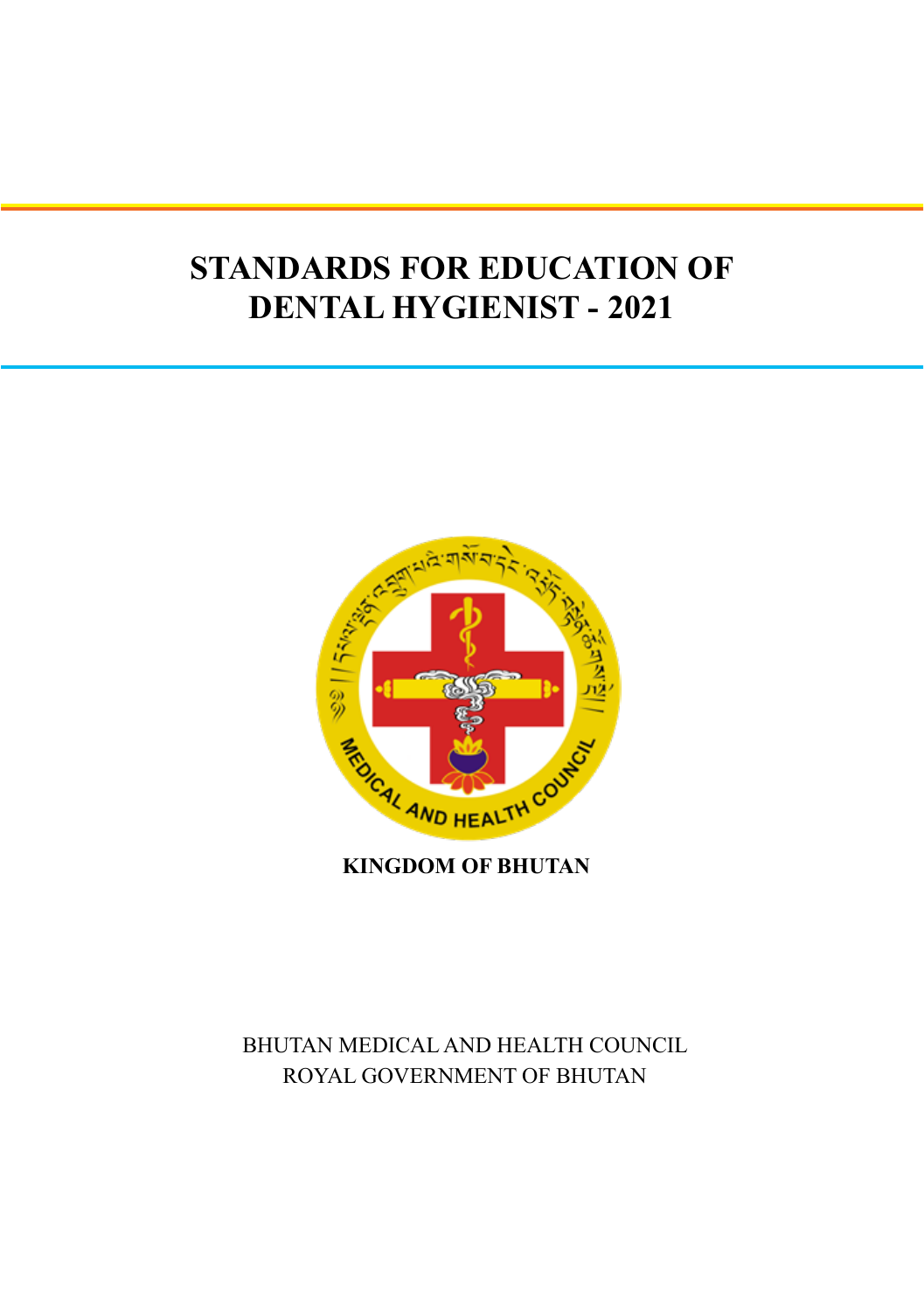# **STANDARDS FOR EDUCATION OF DENTAL HYGIENIST**



**KINGDOM OF BHUTAN** 

Bhutan Medical and Health Council Royal Government of Bhutan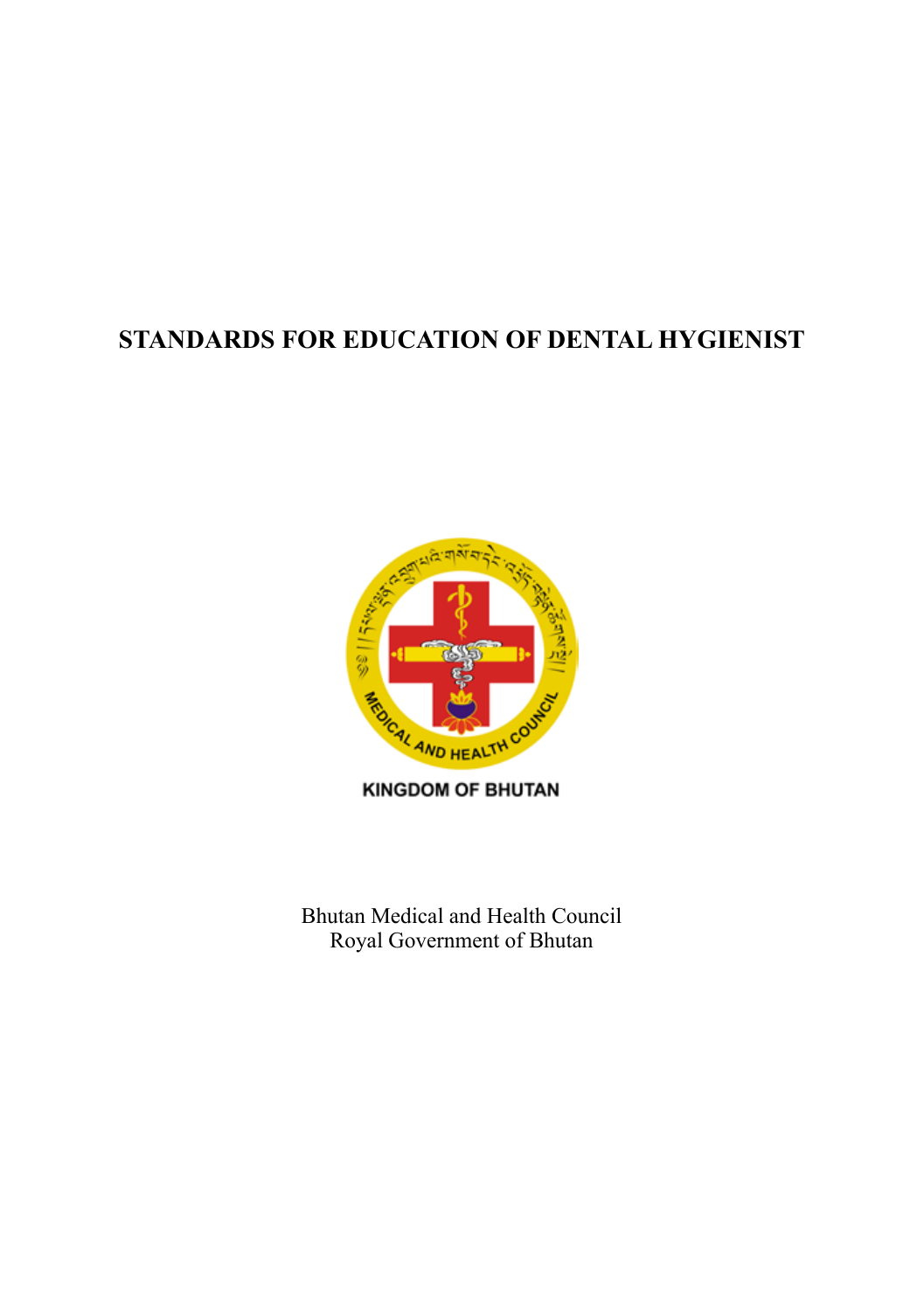©2021 Bhutan Medical and Health Council Government Autonomous Body Tel: -97-2-331102 www.bmhc.gov.bt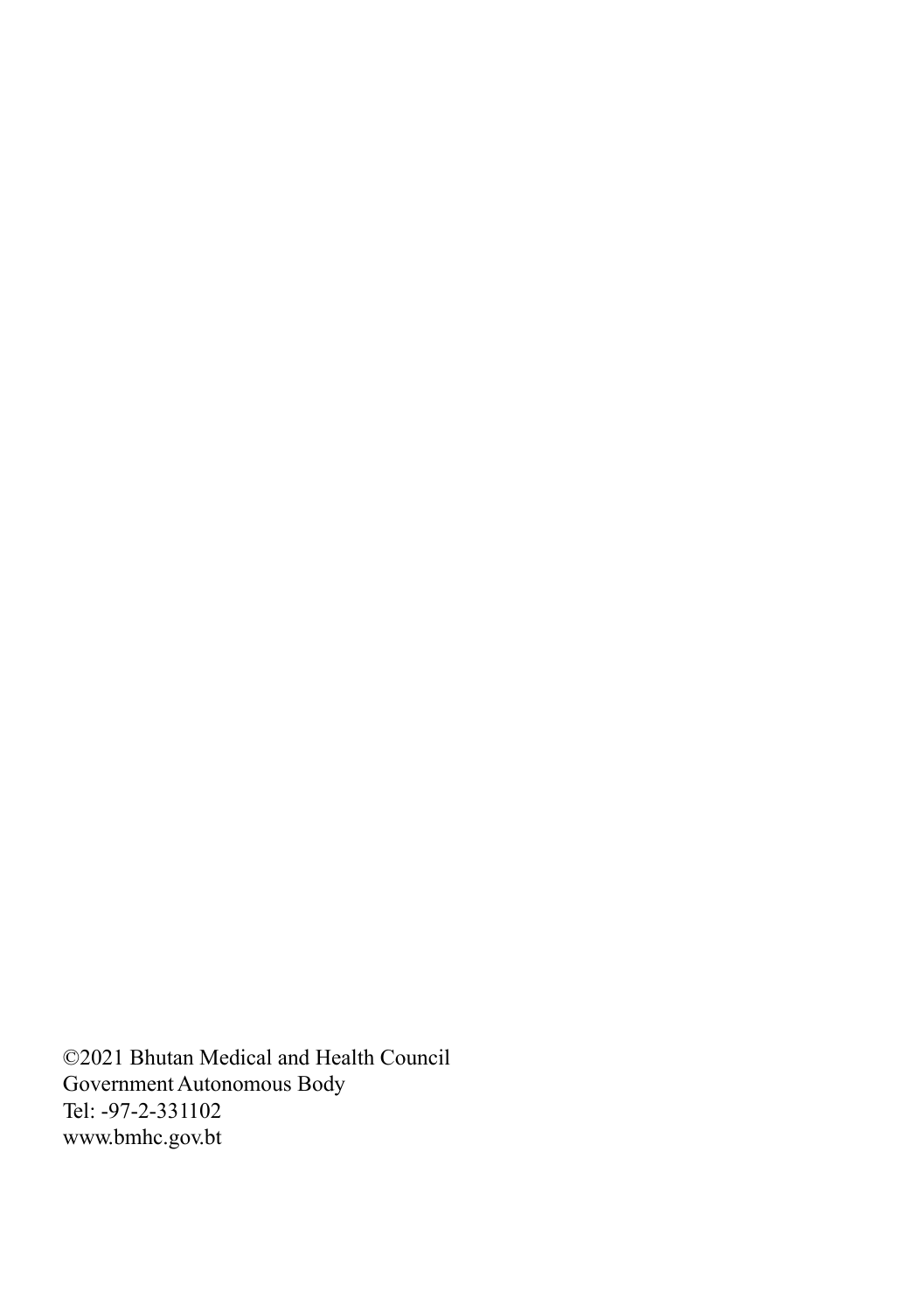# **Table of Contents**

| <b>ACKNOWLEDGEMENT</b>                                 | $\overline{\mathbf{4}}$ |
|--------------------------------------------------------|-------------------------|
| <b>PREAMBLE</b>                                        | 5                       |
| <b>SCOPE AND APPLICATION</b>                           | 5                       |
| <b>LEGAL CONTEXT</b>                                   | 5                       |
| <b>PRINCIPLES</b>                                      | 6                       |
| <b>EXPECTED OUTCOMES</b>                               | 6                       |
| <b>STANDARD I: GOVERNANCE AND MANAGEMENT</b>           | $\overline{7}$          |
| <b>STANDARD II: CURRICULUM</b>                         | 10                      |
| STANDARD III: ASSESSMENT                               | 13                      |
| <b>STANDARD IV-TEACHING FACULTY</b>                    | 15                      |
| <b>STANDARD V: STUDENT SERVICES</b>                    | 21                      |
| <b>STANDARD VI: RESOURCES</b>                          | 23                      |
| STANDARD VII: PROGRAM EVALUATION AND QUALITY ASSURANCE | 39                      |
| <b>REFERENCES</b>                                      | 41                      |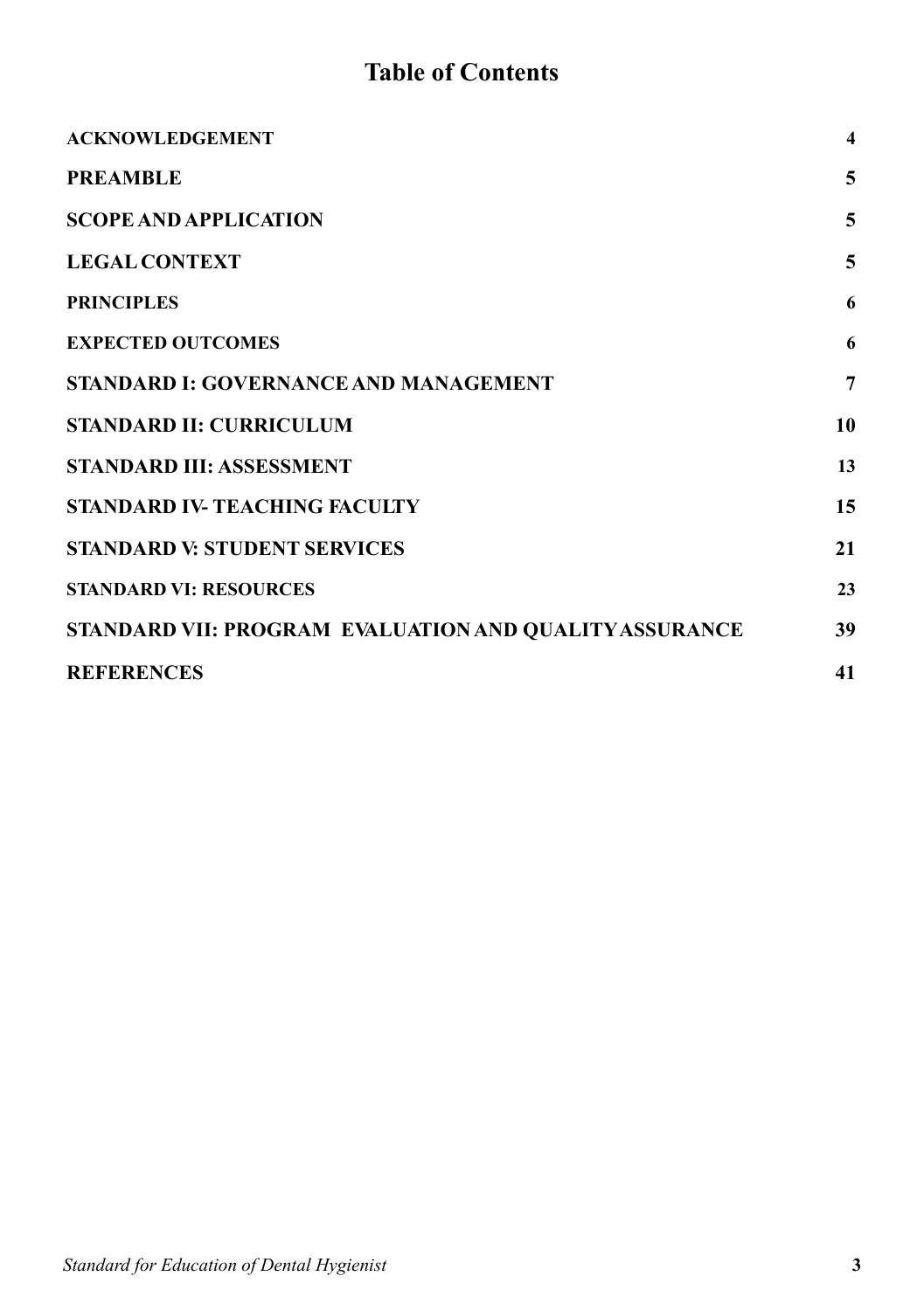# **ACKNOWLEDGEMENT**

This document was developed during a workshop in Thimphu from 16-20 March 2021. The following officials actively contributed in the development of this document:

- 1. Dr. Nado Rinchen, Dental Surgeon, JDWNRH, Thimphu
- 2. Mr. Ugyen Norbu, Deputy Chief Curriculum Officer, KGUMSB, Thimphu
- 3. Mr. Palden W. Dorji, Lecturer/programme Coordinator, FNPH, Thimphu
- 4. Mr. Dorji Phurpa, Sr. Dental Hygienist, JDWNRH, Thimphu
- 5. Ms. Choki Wangmo, Sr. Dental Hygienist, JDWNRH, Thimphu
- 6. Mr. Kinga Jamphel, Registrar, BMHC
- 7. Mr. Nima Sangay, Dy. Registrar, BMHC
- 8. Ms. Gaga Dukpa, Dy. Registrar, BMHC
- 9. Mr. Karma Tenzin, Sr. Program Officer, BMHC
- 10. Mr. Sonam Dorji, Sr. ITCA, BMHC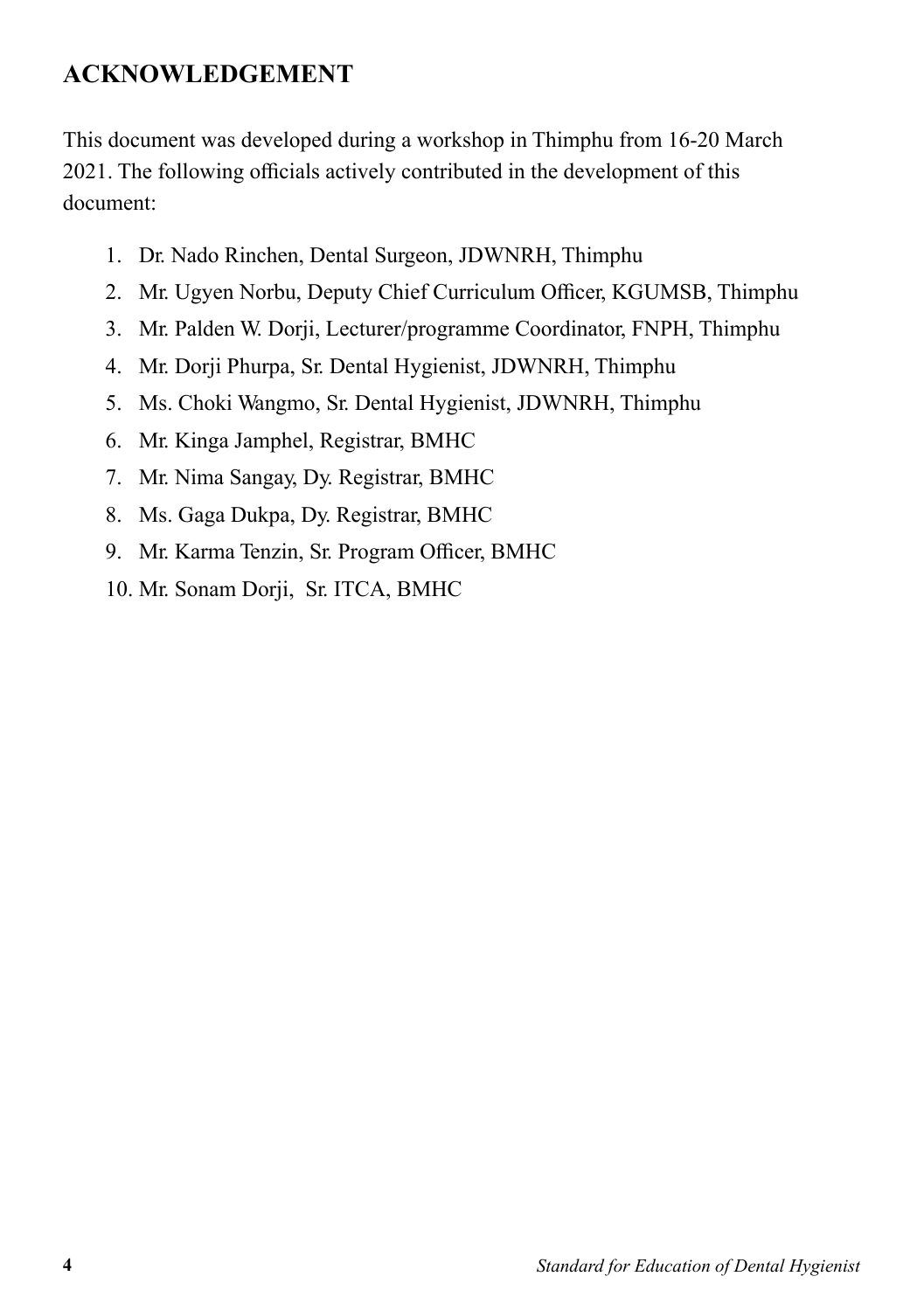# **PREAMBLE**

Under the power vested in the General Body by the Chapter VI Section (i) of the Medical and Health Council Act 2002, Kingdom of Bhutan, the General Body of the Council during its 14th General Body Meeting held on 25th August 2021 approved this document.

#### **Short Title**

Standard for Education of Dental Hygienist (2021).

#### **Commencement**

This standard shall come into effect from 1st January 2022.

#### **Supersession**

This Standard shall supersede the provisions of existing standards, guidelines, notifications and circulars that are inconsistent with this Standard.

## **SCOPE AND APPLICATION**

These standards shall apply to all institutes providing education and training in Diploma in Dental Hygiene programmes. The checklist provided at the end of the standard is applicable only for a maximum of 50 students. Any increase from 50 will require adoption of a new checklist for all standards.

## **LEGAL CONTEXT**

As per the powers granted under Chapter III Section 1a, 1b and 2 and Chapter VI (h) of the Medical and Health Council Act 2002, the Bhutan Medical and Health Council hereby frames the following standards:

Standard 1: Governance and Management

Standard 2: Curriculum

Standard 3: Assessment

Standard 4: Teaching Faculty

Standard 5: Student Service

Standard 6: Resources

Standard 7: programme Evaluation and Quality Assurance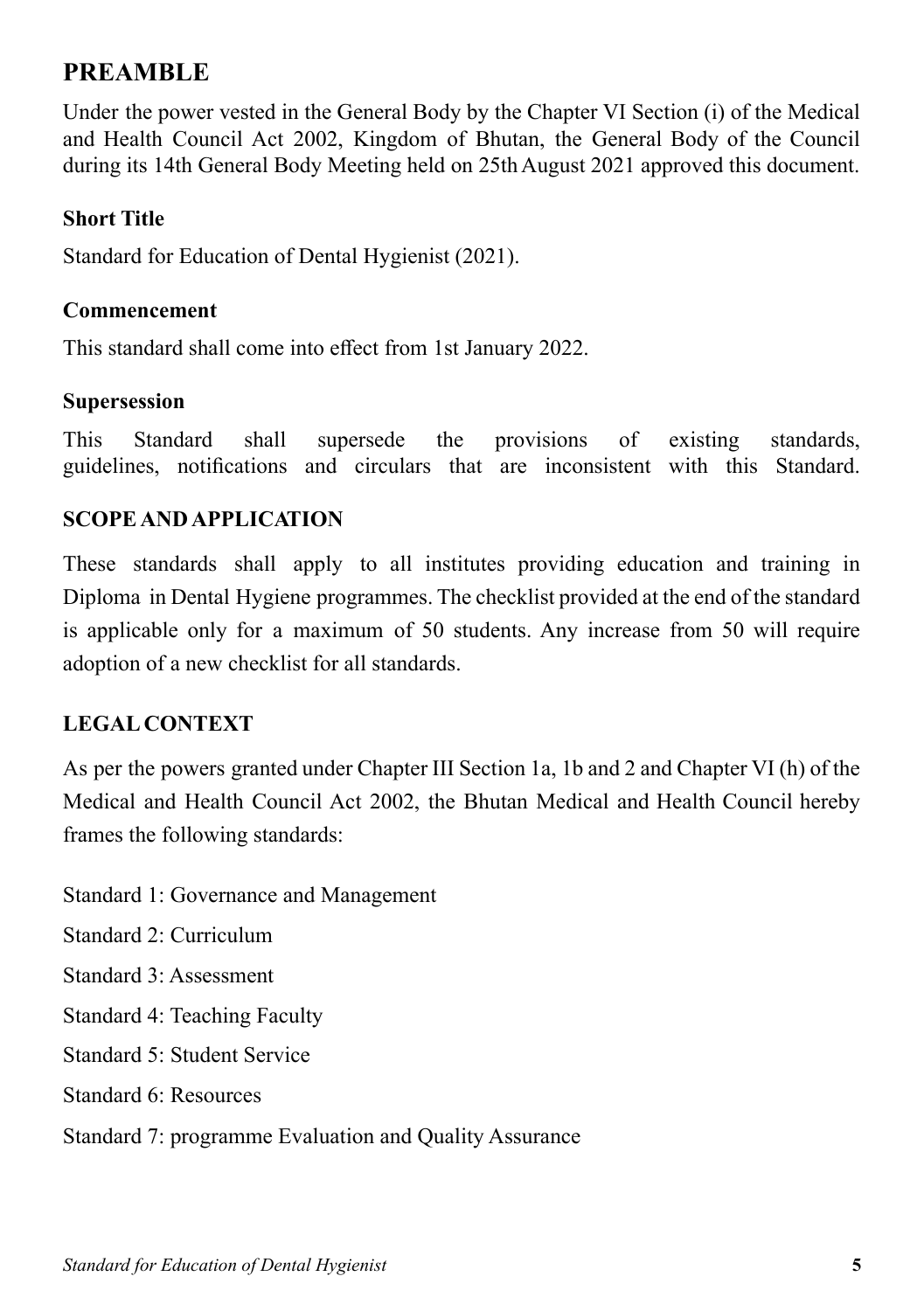

# **PRINCIPLES**

These standards for education of Dental Hygienists are based on the following principles:

- 1. Establishment of quality objectives provides a clear direction for the measurement of standards;
- 2. Identification of competencies provides a sound basis to build curricula that meet health needs of the population;
- 3. Provision of adequate resources is key towards ensuring availability of appropriate facilities for education and learning;
- 4. Interaction between the students and the clients is the primary focus of quality education and care;
- 5. An inter-professional approach to education and practice is critical in Dental Hygienists' education;
- 6. The standards will serve as benchmarks and promote uniformity in the teaching and learning systems.

# **EXPECTED OUTCOMES**

- 1. Graduates demonstrate established competencies in Dental Hygienists' practice with a sound understanding of the dental sciences.
- 2. Graduates are awarded a Diploma Certificate in Dental Hygiene;
- 3. Meet the regulatory standards set by the Bhutan Medical and Health Council.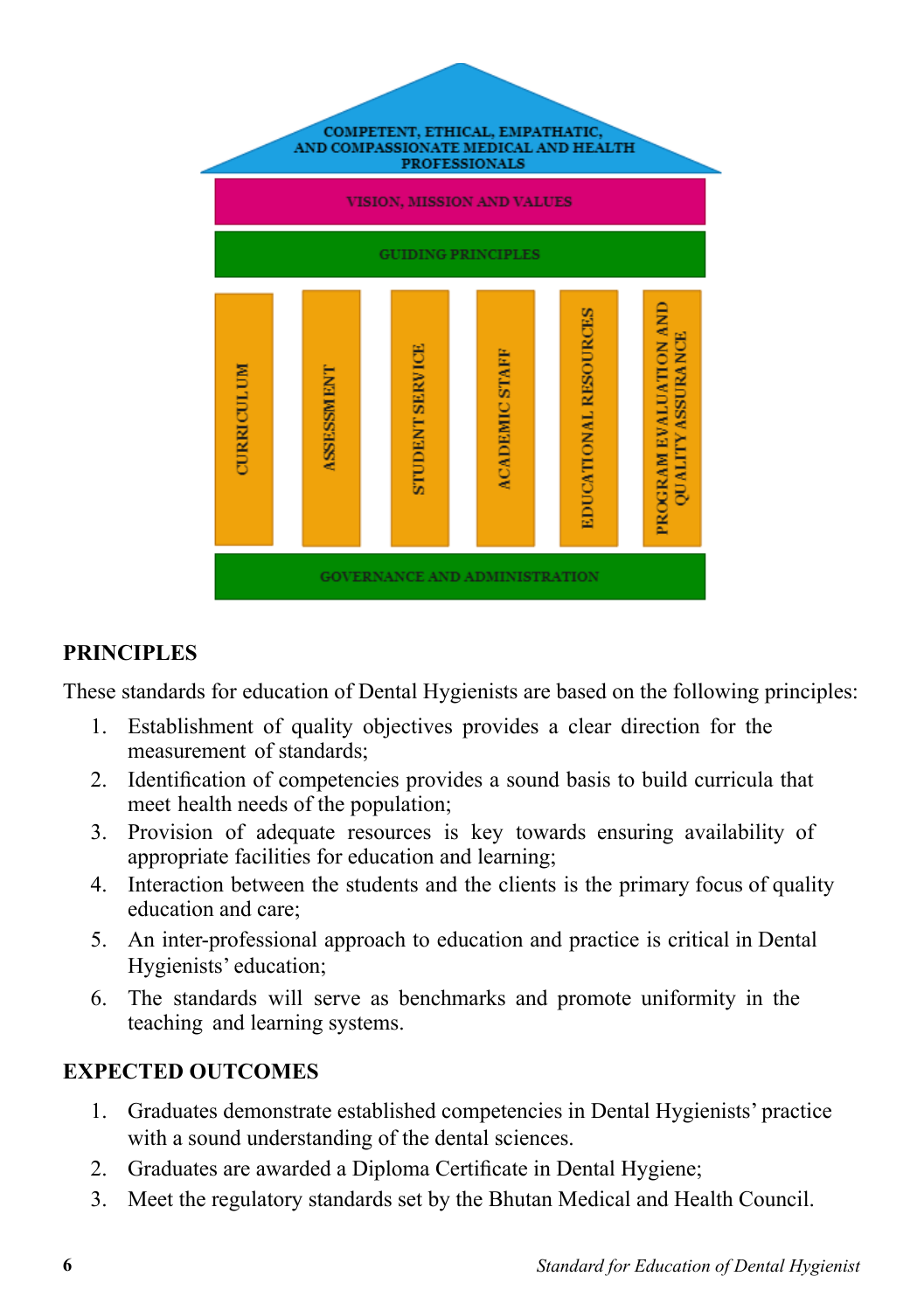# **STANDARD I: GOVERNANCE AND MANAGEMENT**

This standard is set to establish governance and management structures in the educational institute to provide effective leadership. The institute shall ensure a clear mechanism (policies and practices) of leadership and management. The area includes leadership; resource planning and allocation, and organizational structure. These must reflect professional standards and meet the needs and expectations of the community<sup>1</sup> of interest. Policies and practices shall be consistent with the requirements of the Bhutan Medical and Health Council and service standards of the Ministry of Health.

# **1.1. Objective**

To delineate the functional and structural governance in the institute with a clear vision, mission, and expected outcomes.

#### **1.2. Quality Indicators**

- 1.2.1. There is a clearly stated vision, mission, objectives and expected outcomes of the institute;
- 1.2.2. There is defined governance and administrative structure including relevant boards, and committees with clear terms of reference (Annexure 1);
- 1.2.3. There is an identified teaching hospitals and primary health centers for clinical training;
- 1.2.4. There is a clearly stated vision, mission, objectives and expected outcomes of the institute;
- 1.2.5. There is an identified teaching hospitals and primary health centers for clinical training;
- 1.2.6. There is quality assurance unit/committee to ensure effective monitoring academic programmes;
- 1.2.7. There is a defined mechanism to ensure adequate and regular financial resources to sustain the educational programmes;
- 1.2.8. There is dedicated allocation of the resources necessary for the implementation of the curriculum and educational needs;
- 1.2.9. There is a clear organizational structure for administrative and professional staff with clearly defined responsibilities and functions;
- 1.2.10. There is a process in place to get approval from the BMHC for introduction/revision of the programme;

 $1$ <sup>1</sup> Community refers to the faculties, students and staff of the institute, and public.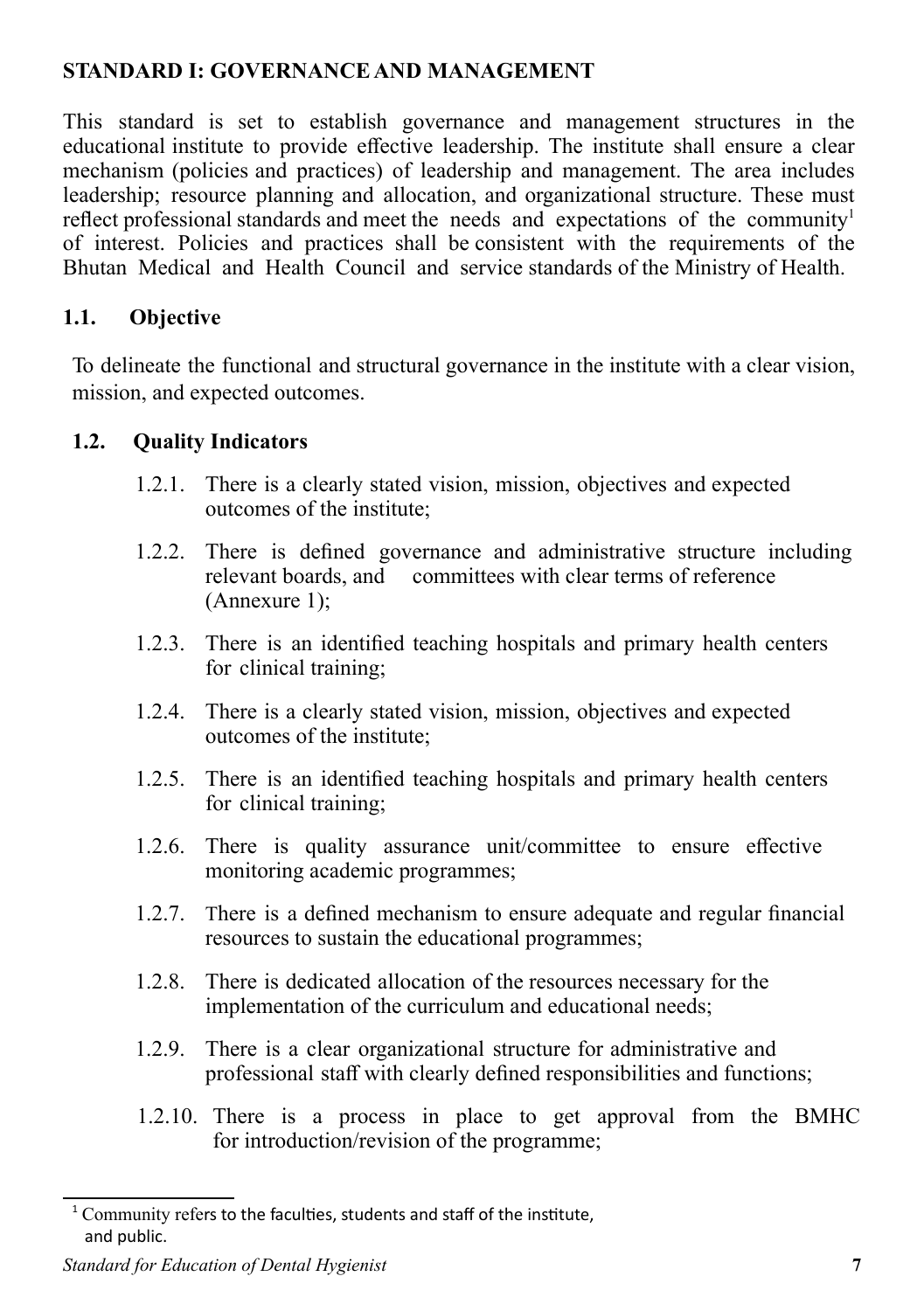- 1.2.11. The organizational chart is clearly defined and displayed within the institute premises;
- 1.2.12. The Head of the institute<sup>2</sup>/department<sup>3</sup> shall be Bhutanese preferably professional background in dental science with relevant qualifications and registered with Bhutan Medical and Health Council;
- 1.2.13. The management of the institute is monitored and evaluated by the relevant committees/boards;
- 1.2.14. The institute has at least one Academic Committee with clear Terms of Reference;
- 1.2.15. The administrative body holds regular meetings, keeps minutes, and communicates pertinent information to staff and students;

#### **Annexure 1: SAMPLE OF THE GOVERNANCE STRUCTURE OF THE INSTITUTE**



 $2$  Institute refers to those institutes offering only dental programmes.

 $3$  Departments refer to those institutes offering various programmes.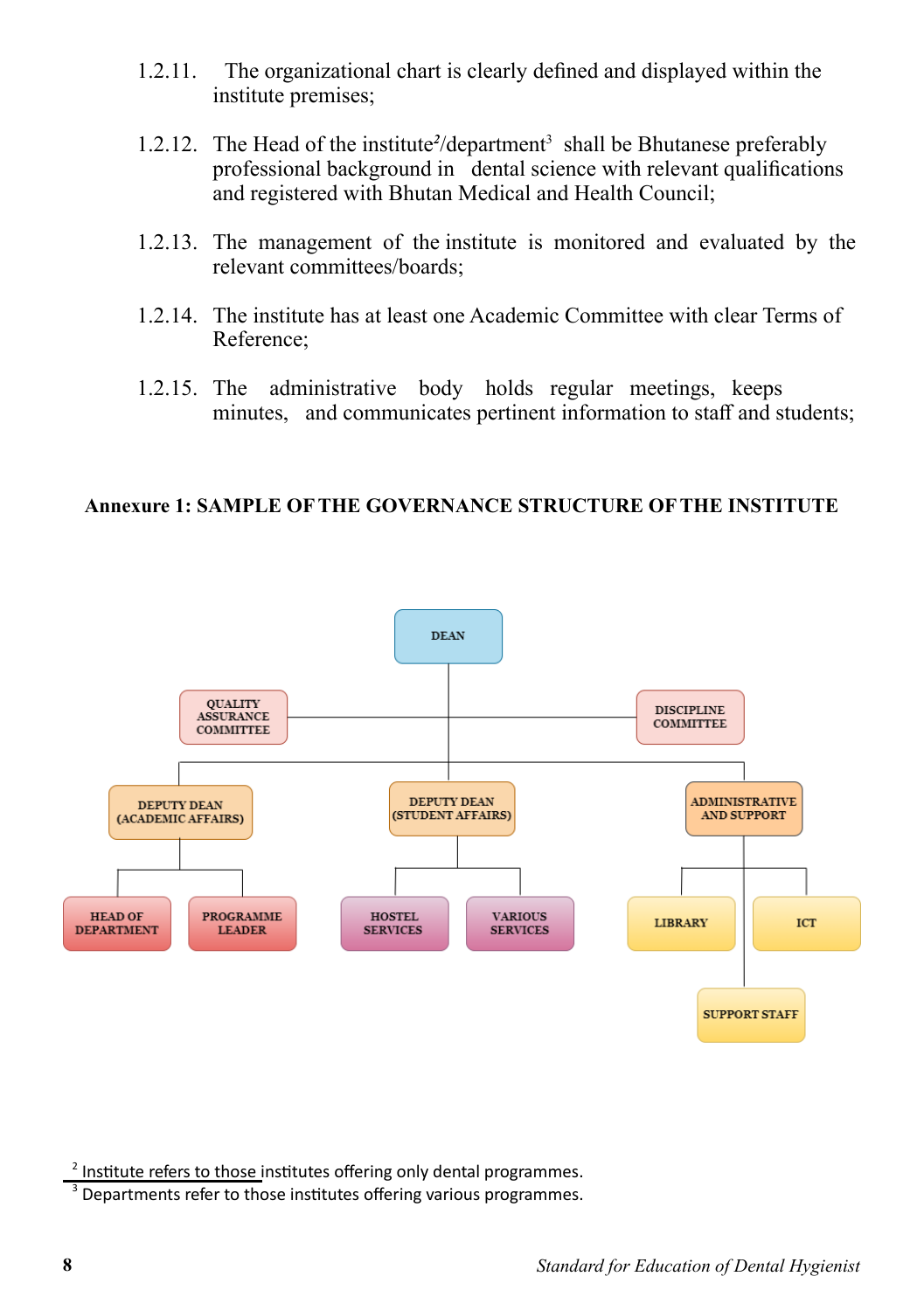#### **Annexure 2 -CHECKLIST FOR STANDARD I: GOVERNANCE AND MANAGEMENT**

# **Direction:**

*Assess the available resources, put tick*  $(\sqrt{})$  *in the appropriate column.* 

**Address:** …………………………………………………………………………………..

| SI. No. | <b>Items</b>                                                                                                                                                                                                                 | Yes | N <sub>0</sub> | <b>Remarks</b> |
|---------|------------------------------------------------------------------------------------------------------------------------------------------------------------------------------------------------------------------------------|-----|----------------|----------------|
| 1.      | Is there a clearly defined vision, mission, and expected<br>outcomes?                                                                                                                                                        |     |                |                |
| 2.      | Governance and administrative structure including relevant<br>boards and committees with clear terms of reference                                                                                                            |     |                |                |
| 2.1     | Is there a defined organogram of the institute?                                                                                                                                                                              |     |                |                |
| 2.2     | Are the job responsibilities of the head of institute/board/<br>committee defined?                                                                                                                                           |     |                |                |
| 3.      | Is there an identified teaching hospital for clinical training?                                                                                                                                                              |     |                |                |
| 4.      | Is there a quality assurance unit/committee for monitoring<br>and evaluation?                                                                                                                                                |     |                |                |
| 5.      | Is there a defined mechanism for the allocation of adequate<br>and regular financial resources?                                                                                                                              |     |                |                |
| 6.      | Is there a process to get approval from the BMHC for the<br>introduction/revision of the programme?                                                                                                                          |     |                |                |
| 7.      | Is the management body of the institute monitored and<br>evaluated by the relevant committee/body?                                                                                                                           |     |                |                |
| 8.      | Is there an Academic Committee with a clear ToR?                                                                                                                                                                             |     |                |                |
| 9.      | Conduct of academic meetings                                                                                                                                                                                                 |     |                |                |
| 9.1     | Are there records of minutes for the regular meeting?                                                                                                                                                                        |     |                |                |
| 9.2     | Are the minutes and recommendations communicated to staff<br>and the students?                                                                                                                                               |     |                |                |
| 10      | Does the Head of the institute <sup>4</sup> /department <sup>5</sup> has relevant<br>professional background, qualification and experience<br>1n<br>dental science and registered with Bhutan Medical and<br>Health Council; |     |                |                |

**(Name & Signature of Evaluator) (Name & Signature of Representative of Institute)**

*Standard for Education of Dental Hygienist* **9**

<sup>&</sup>lt;sup>4</sup> Institute refers to those institutes offering only dental programmes.

 $5$  Departments refers to those institutes offering various programmes.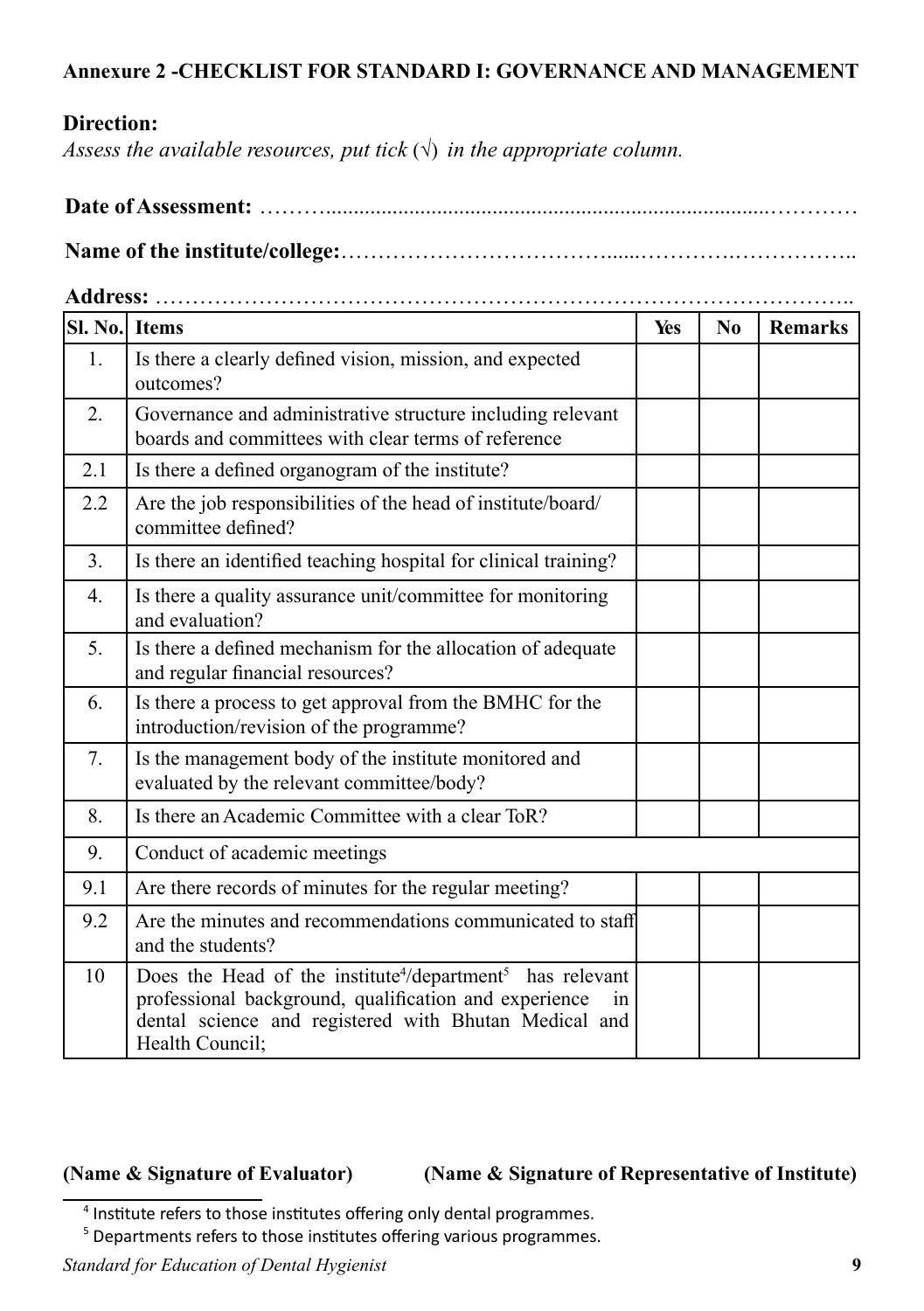# **STANDARD II: CURRICULUM**

This standard is set to ensure that the outcome of the programme is consistent with the vision, mission, and objectives of the institute. The curriculum shall include adequate theory and clinical practice on general education, biomedical sciences, basic dental sciences, and dental hygiene science to prepare the graduates with a level of competence required for safe and effective care at the level relevant to the programmes offered.

# **2.1. Objective**

To have a dynamic curriculum that leads to graduates who demonstrate competencies and skills with a sound understanding of dental sciences and hygiene; and providing dental care services, adhere to the code of ethics and standards of the profession.

#### **2.2. Quality Indicators**

- 2.2.1. The curriculum includes General Education, Biomedical Sciences, Basic Dental Sciences and Dental Hygiene sciences;
- 2.2.2. The dental hygiene programme has established mechanisms to ensure sufficient theoretical knowledge and clinical experience to attain competence and develop appropriate judgment;
- 2.2.3. The curriculum meets national education criteria, and professional and regulatory requirements for practice; validated and approved by the affiliated university/relevant boards;
- 2.2.4. There is a clear plan for the review of the curriculum;
- 2.2.5. The institution teaches the principles of the scientific method and evidencebased practices, including analytical, critical thinking and competencies required for the profession throughout the curriculum;
- 2.2.6. The duration of the training programme is a minimum of 3 years for a Diploma course.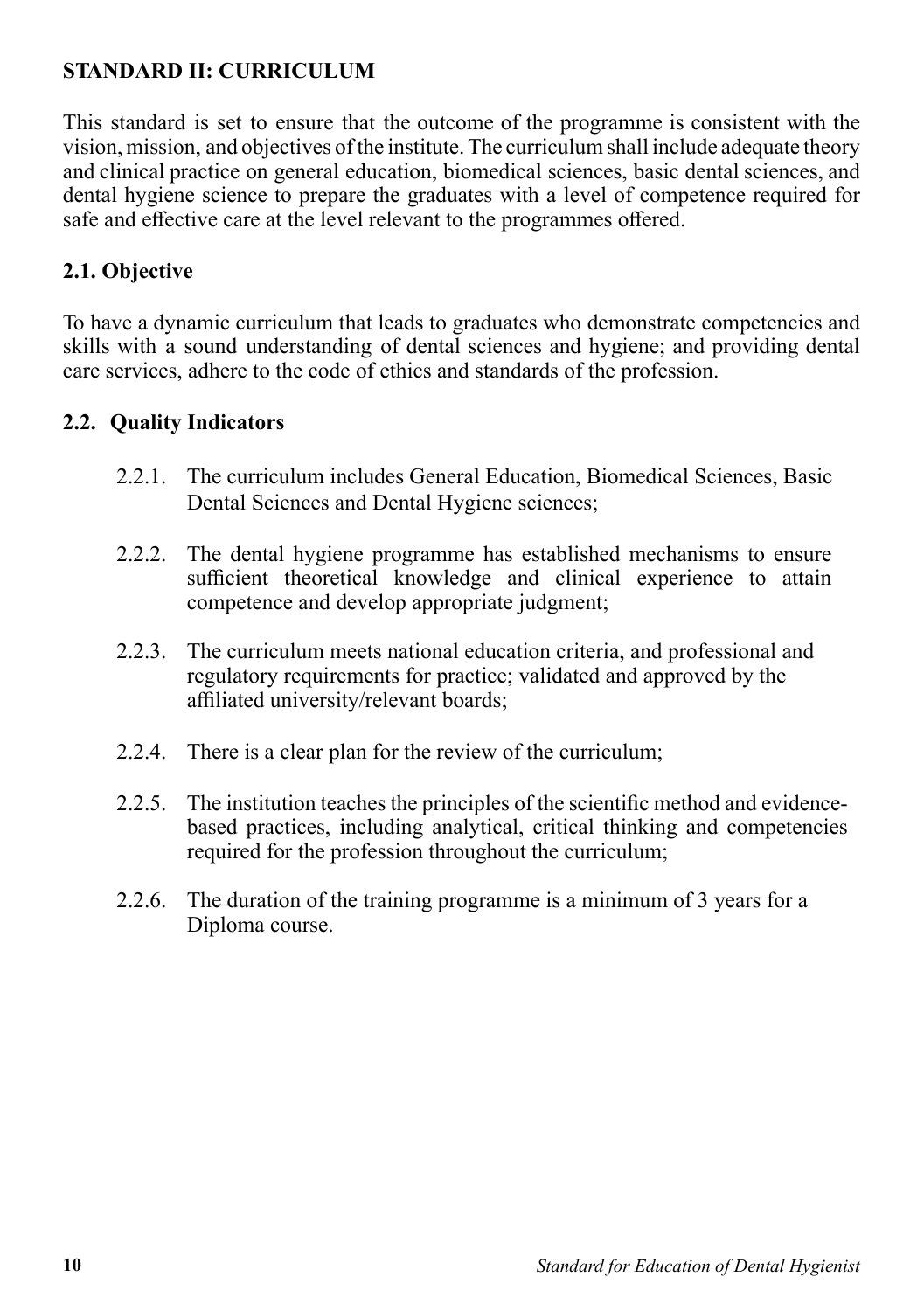# **Annexure 1 - CHECKLIST FOR STANDARD II: CURRICULUM (GENERAL)**

#### **Direction:**

*Assess the available resources, put tick*  $(\sqrt{})$  *in the appropriate column.* 

#### **Date of Assessment:** …………………

**Name of the institute/college:** …………………………………………….……………..

**Address:** …………………………………………………………………………………..

| <b>SI. No. Items</b> |                                                                                                                          | Yes | N <sub>0</sub> | <b>Remarks</b> |
|----------------------|--------------------------------------------------------------------------------------------------------------------------|-----|----------------|----------------|
| 1.                   | Is the curriculum validated and approved by the affiliated<br>university/relevant boards?                                |     |                |                |
| 2.                   | curriculum meet national criteria<br>the<br><b>Does</b><br>and<br>professional and regulatory requirements for practice? |     |                |                |
| 3.                   | Is there a clear plan for the review of the curriculum?                                                                  |     |                |                |
| 4.                   | Is there a clear mention of core competencies in the<br>curriculum?                                                      |     |                |                |
| 5.                   | Is the teaching-learning methods clearly outlined for both<br>practical and theory modules?                              |     |                |                |
| 6.                   | Are the learning outcomes and objectives clearly stated?                                                                 |     |                |                |
| 7.                   | Is there a clear semester-wise description of course content?                                                            |     |                |                |
| 8.                   | Is the hour distribution for theory and practical components<br>in accordance with the module requirement?               |     |                |                |
| 9.                   | Is the duration of the course clearly stated according to the<br>programme offered?                                      |     |                |                |

**(Name & Signature of Evaluator) (Name & Signature of Representative of the institute)**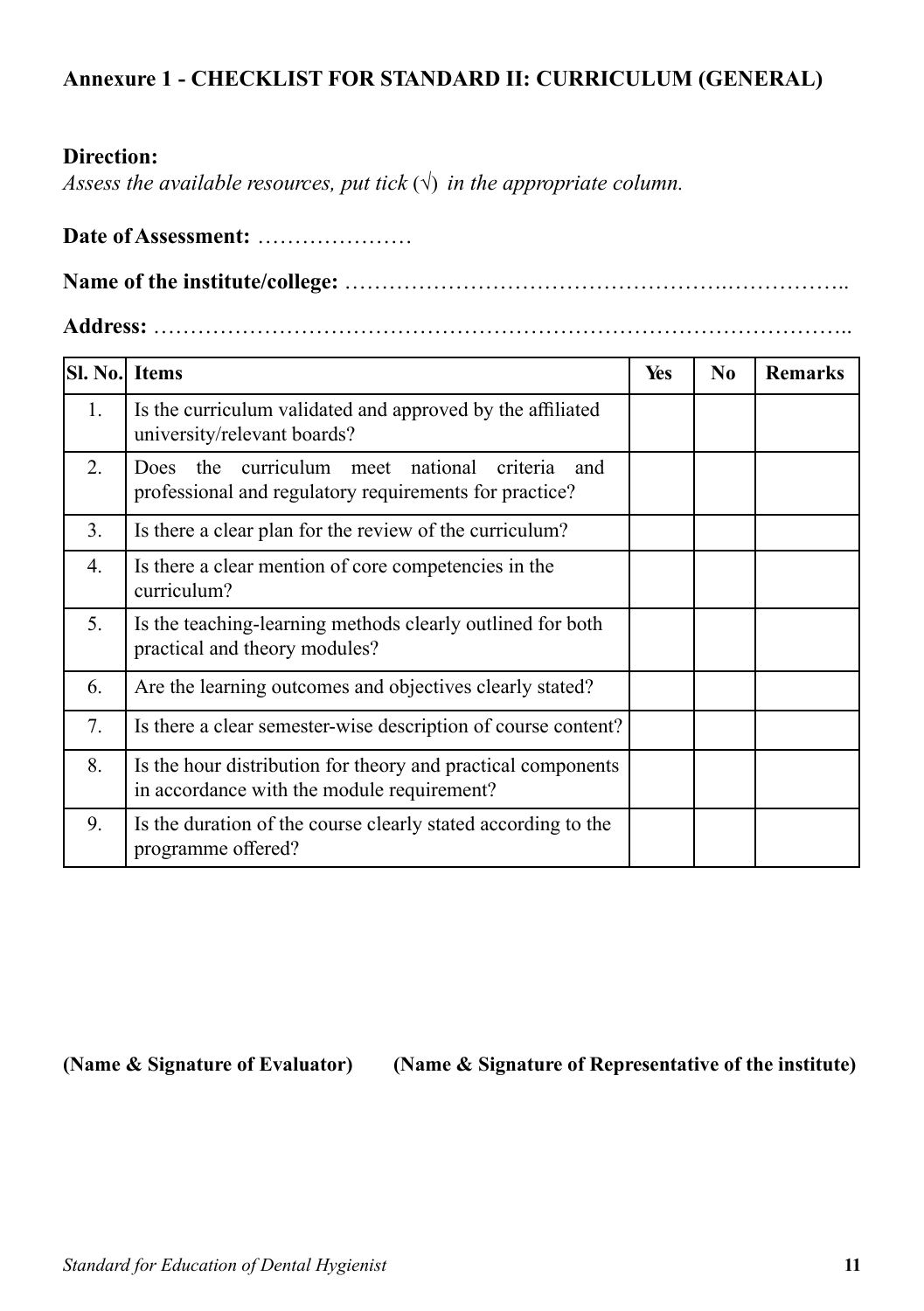# **Annexure 2 - CHECKLIST FOR STANDARD II: CURRICULUM (SPECIFIC)**

#### **Direction:**

*Assess the available resources, put the tick*  $(\sqrt{})$  *in the appropriate column.* 

**Date of Assessment: …………………**

**Name of the institute/college: …………………………………………….……………..**

**Address: …………………………………………………………………………………..**

| Sl. No. | <b>Items</b>                                                                                                                                                                                                                                                                                                               | Yes | N <sub>0</sub> | <b>Remarks</b> |
|---------|----------------------------------------------------------------------------------------------------------------------------------------------------------------------------------------------------------------------------------------------------------------------------------------------------------------------------|-----|----------------|----------------|
| 1.      | Does the curriculum include General Education<br>like sociology, psychology, academic skills?                                                                                                                                                                                                                              |     |                |                |
| 2.      | Does the curriculum include Biomedical Sciences<br>like anatomy, physiology, biochemistry, microbiology,<br>immunology, general and maxillofacial pathology and/<br>or pathophysiology, nutrition and pharmacology?                                                                                                        |     |                |                |
| 3.      | Does the curriculum include Dental sciences like<br>tooth morphology, oral and Dental Anatomy, Oral<br>embryology and Histology, oral Pathology, Radiography,<br>Periodontology, pain management, Restoration,<br><b>Exodontia and Dental materials?</b>                                                                   |     |                |                |
| 4.      | Does the curriculum include Dental Hygiene sciences<br>like oral Health education and prevention, health<br>promotion, patient management including special needs,<br>clinical Dental hygiene, community dental health,<br>dental emergencies, legal and ethical aspects of dental<br>hygiene practice, infection control? |     |                |                |

**\*subjected to change as per curriculum changes.**

**(Name & Signature of Evaluator) ( Name & Signature of Representative of institute)**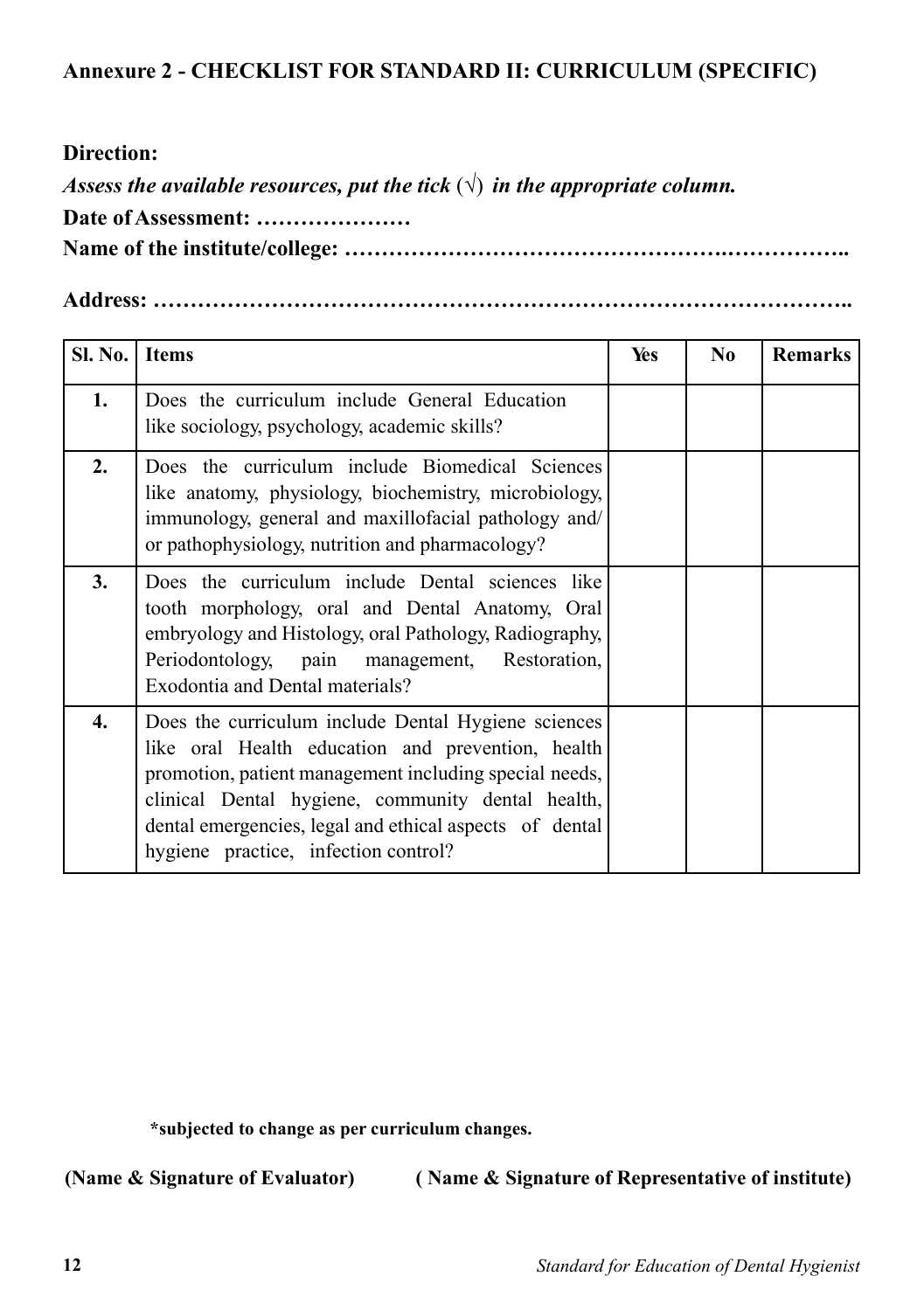# **STANDARD III: ASSESSMENT**

This standard is set to have a clear assessment system that will evaluate the achievement of intended learning outcomes. The assessment shall be fair, reliable and valid enabling students to demonstrate what proficiencies they achieved. The assessment shall include various methods for continuous quality improvement. The institute shall put in place mechanisms for appeal and scrutiny by external experts.

#### **3.1. Objectives**

To have an appropriate, valid and reliable assessment system with continuous and summative methods to assess the learning outcome.

#### **3.2. Quality Indicators**

- 3.2.1. The institute has a clear assessment policy and process;
- 3.2.2. Assessment system encompasses continuous and summative modes;
- 3.2.3. Assessment is open to scrutiny by the external experts;
- 3.2.4. There is a method of assessment to avoid conflict of interest;
- 3.2.5. There is a system for appeal of assessment results;
- 3.2.6. There is a consistent approach to assessment across modules that are periodically reviewed and updated;
- 3.2.7. The faculty conducting the assessment adopts a formal preparation process in assessment and evaluation;
- 3.2.8. The assessors have experience/expertise in the subject area;
- 3.2.9. The assessment is mapped to the curriculum and occurs throughout the programme;
- 3.2.10. Practical assessment is facilitated and evidenced by observations and other appropriate methods.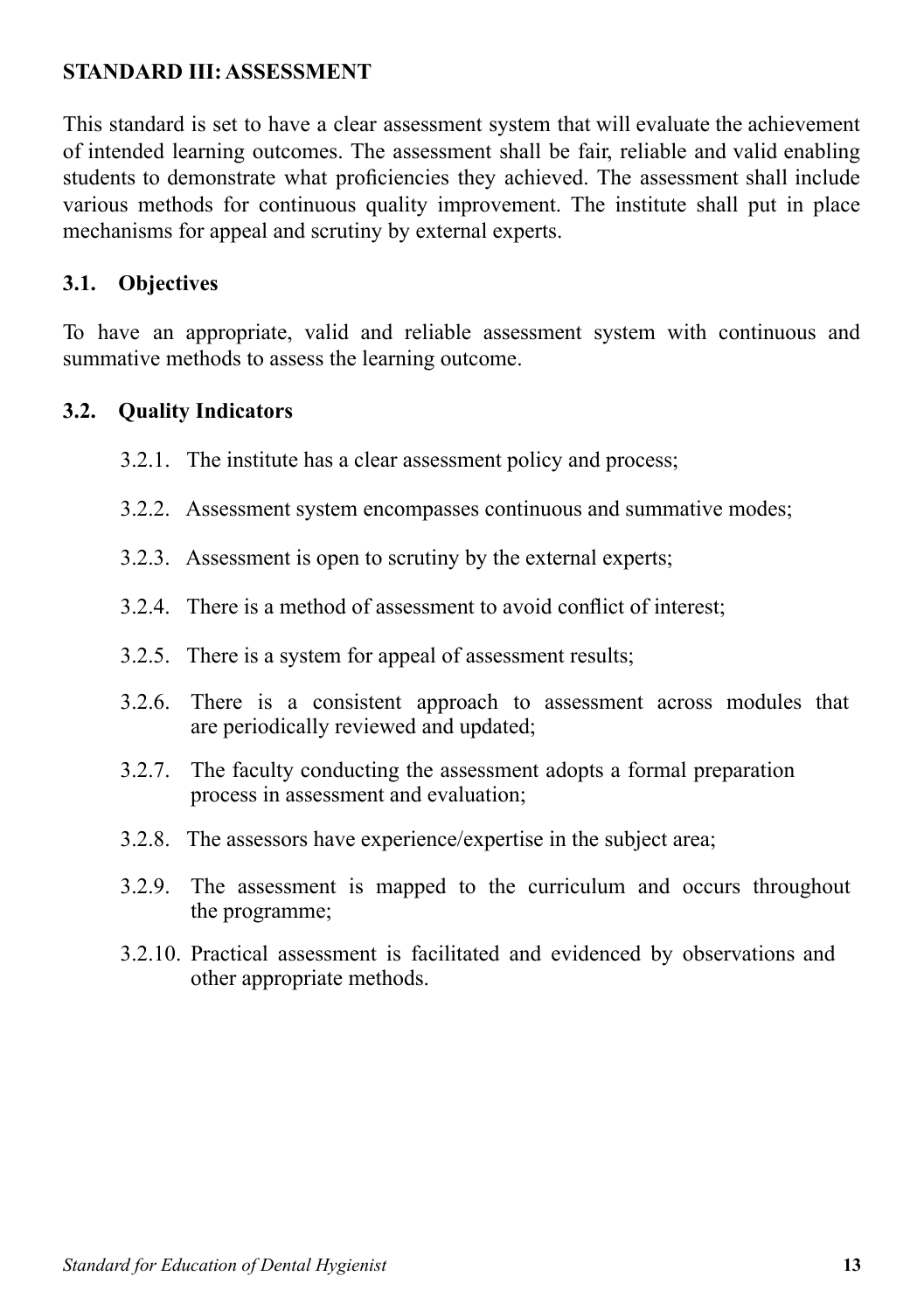# **Annexure 1 - CHECKLIST FOR STANDARD III: ASSESSMENT**

# **Direction:**

*Assess the available resources, put tick*  $(\sqrt{})$  *in the appropriate column.* 

**Name of the institute/college:** …………………………………………….…………….. **Address:** …………………………………………………………………………………..

| SI. No. | <b>Items</b>                                                                                                                                                                                                                        | Yes | N <sub>0</sub> | <b>Remarks</b> |
|---------|-------------------------------------------------------------------------------------------------------------------------------------------------------------------------------------------------------------------------------------|-----|----------------|----------------|
| 1.      | Is there a clear written exam policy/regulation<br>/guideline?                                                                                                                                                                      |     |                |                |
| 2.      | Are the modes of assessment clearly mentioned against each<br>module?                                                                                                                                                               |     |                |                |
| 3.      | Are the elements of continuous assessment (e.g.<br>observation, questioning, quizzes, feedback, competency<br>signout, assignment, reflective journal, performance<br>evaluation, presentation, unit test, log book, etc ) adopted? |     |                |                |
| 4.      | Are the elements of summative assessment (e.g. objective<br>structured clinical/practical and theory examination) adopted?                                                                                                          |     |                |                |
| 5.      | Is there a system to avoid conflict of interest?                                                                                                                                                                                    |     |                |                |
| 6.      | Is there a system to appeal for the assessment results?                                                                                                                                                                             |     |                |                |
| 7.      | Do the assessors have experience/expertise in the subject<br>area?                                                                                                                                                                  |     |                |                |
| 7.      | Is the assessment fair, reliable and valid?                                                                                                                                                                                         |     |                |                |
| 8       | Is there a moderation checklist and has it been<br>implemented?                                                                                                                                                                     |     |                |                |
|         | 8.1 Is the security and confidentiality of the assessment<br>documents maintained?                                                                                                                                                  |     |                |                |
| 9       | Is the assessment mapped (weighted) to the curriculum and<br>occurs throughout the programme?                                                                                                                                       |     |                |                |
| 10      | Is the practical assessment facilitated and evidenced by<br>observations and other appropriate methods?                                                                                                                             |     |                |                |
| 10.1    | Is there a checklist and documentation of how the<br>practical assessments are to be conducted?                                                                                                                                     |     |                |                |

**(Name & Signature of Evaluator) ( Name & Signature of Representative of Institute)**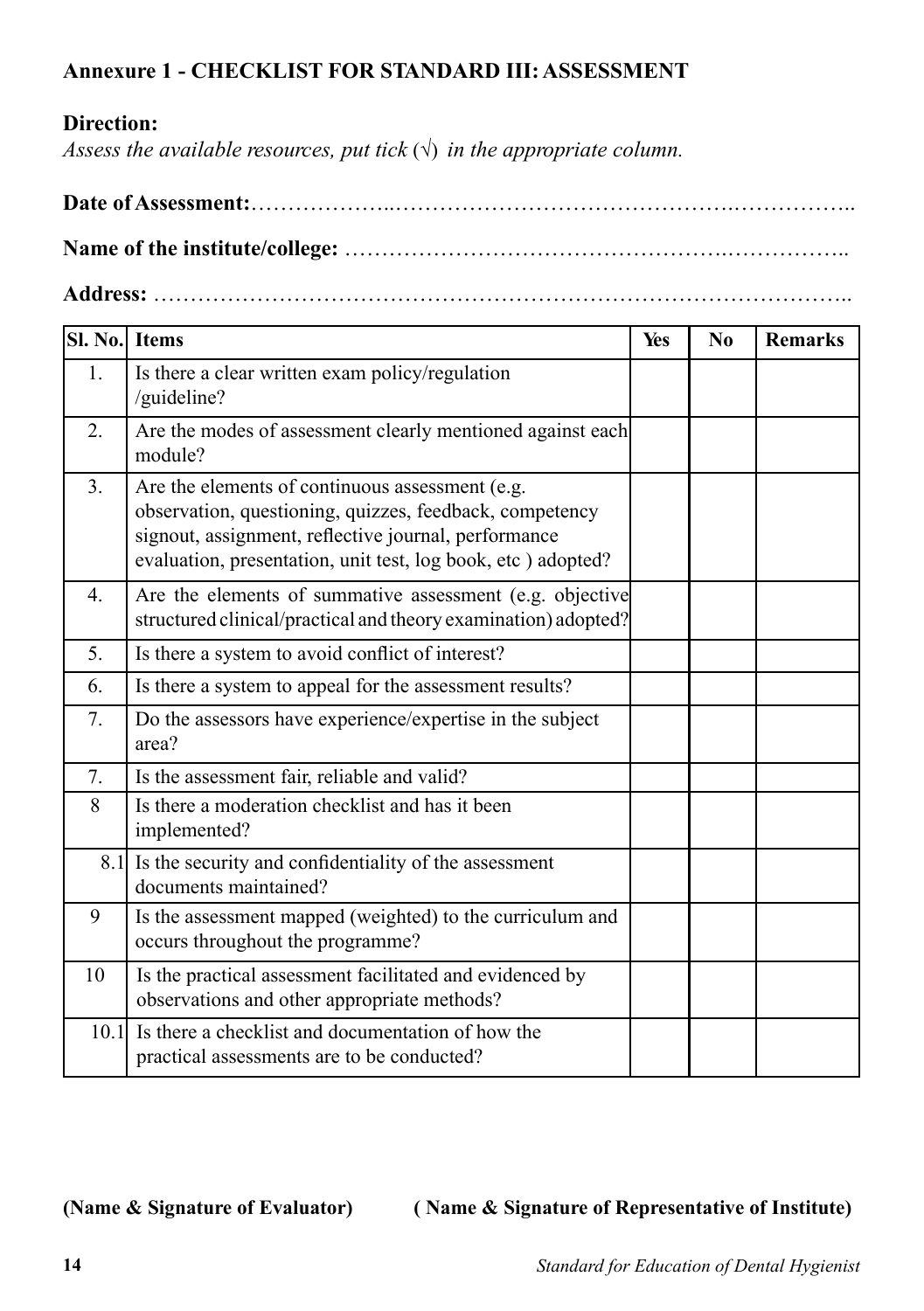# **STANDARD IV- TEACHING FACULTY**

This standard is set to enable the institute to recruit adequate faculty members with relevant qualifications and experience. The number and distribution of faculty and staff must be sufficient to meet the institute's stated purpose, goal and objectives. The faculty members shall strive to provide quality teaching and learning, promote and facilitate research and develop academic leadership to assist the institute in attaining the goals and outcomes of the educational programme

## **4.1. Objective**

To promote recruitment of appropriate (qualification and competency) and adequate faculty members to deliver the programme effectively.

## **4.2. Quality Indicators**

- 4.2.1. There is a clear policy and robust process of faculty recruitment
- 4.2.2. The teaching faculty members possess a dentist or dental hygienist qualification with appropriate professional experience.
- 4.2.3. There is a required number of teaching faculty members as per the standard teacher students ratio;
- 4.2.4. There is a required number of teaching faculty members as per the standard teacher modules ratio;
- 4.2.5. The faculty members teaching clinical subjects are involved in clinical practice for at least 20% of the time (at least one day in a week);
- 4.2.6. The dental hygiene programme has programme coordinator for planning, operation, supervision, evaluation and revision of the programme;
- 4.2.7. The faculty members are registered with the Bhutan Medical and Health Council;
- 4.2.8. The faculty members are trained in basic pedagogy and basic biomedical research,
- 4.2.9. There is a plan for continuing professional education for academic and clinical faculty to maintain their expertise and competence;
- 4.2.10. The faculty promotes research activities.
- 4.2.11. There is a robust mechanism for evaluating the faculty periodically;
- 4.2.12. The institute has recruited an adequate number of faculty.

## **\*calculate hours requirement for faculty \* maximum of 3 modules for one faculty\***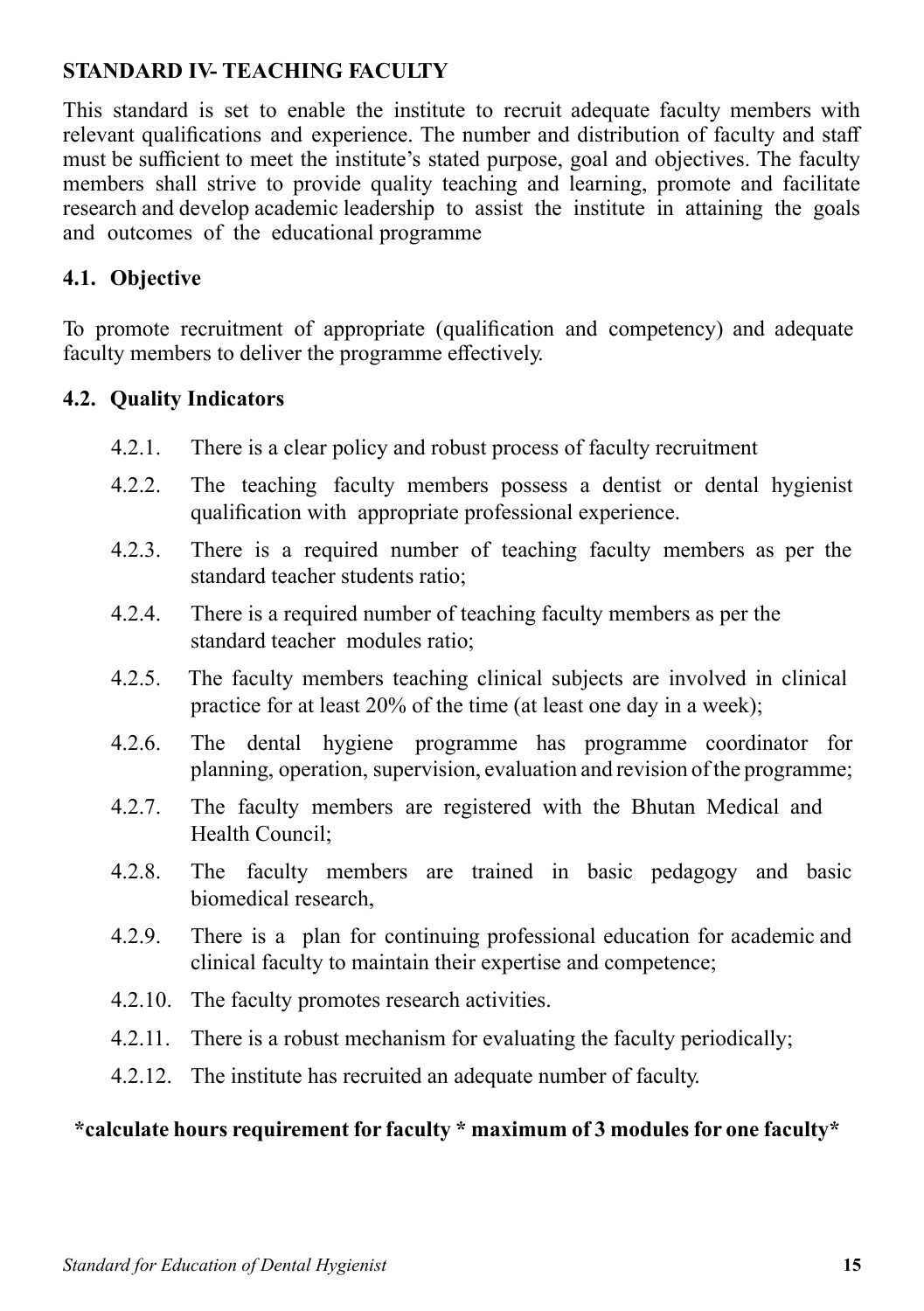# **Annexure 1 - CHECKLIST FOR STANDARD IV: TEACHING FACULTY**

# **Direction:**

*Assess the available resources, put tick*  $(\sqrt{})$  *in the appropriate column.* 

**Name of the institute/college:** ……………………………………………….……………..

**Address:** …………………………………………………………………………………..

| <b>Sl. No.</b> | <b>Items</b>                                                                                                                                          | Yes | N <sub>0</sub> | <b>Remarks</b> |
|----------------|-------------------------------------------------------------------------------------------------------------------------------------------------------|-----|----------------|----------------|
| 1.             | Is there a clear policy for faculty recruitment?                                                                                                      |     |                |                |
| $\overline{2}$ | Do the faculty members who are teaching possess<br>appropriate professional qualification and experience<br>relevant to the areas of their expertise? |     |                |                |
| 3.             | Teacher: student ratio                                                                                                                                |     |                |                |
|                | 3.1 Is the teacher-student ratio for theory classes 1:25 or less?                                                                                     |     |                |                |
|                | 3.2 Is the teacher-student ratio for the tutorial, clinical and<br>laboratory classes 1:12 or less?                                                   |     |                |                |
| 4.             | Is the teacher-module ratio 1:3 or less?                                                                                                              |     |                |                |
| 5.             | Are the faculty members teaching clinical subjects involved<br>in clinical practice for at least 20% of the time (at least one<br>day in a week)?     |     |                |                |
| 6              | Is there a designated programme coordinator for the dental<br>hygiene programme?                                                                      |     |                |                |
| $\overline{7}$ | Are the dental hygiene faculty members registered with<br>BMHC?                                                                                       |     |                |                |
| 8              | Basic pedagogy and basic medical research.                                                                                                            |     |                |                |
|                | 8.1 Are all the faculty members trained in basic pedagogy?                                                                                            |     |                |                |
| 8.2.           | Are all the faculty members trained in basic medical<br>research? (faculty development programme *)                                                   |     |                |                |
| 9              | Is there evidence of availing of continuing professional<br>development by the faculties?                                                             |     |                |                |
| 10             | Is there evidence of the faculty conducting the research<br>or research-based teaching and learning?                                                  |     |                |                |
| 11             | Evaluation of faculty performance                                                                                                                     |     |                |                |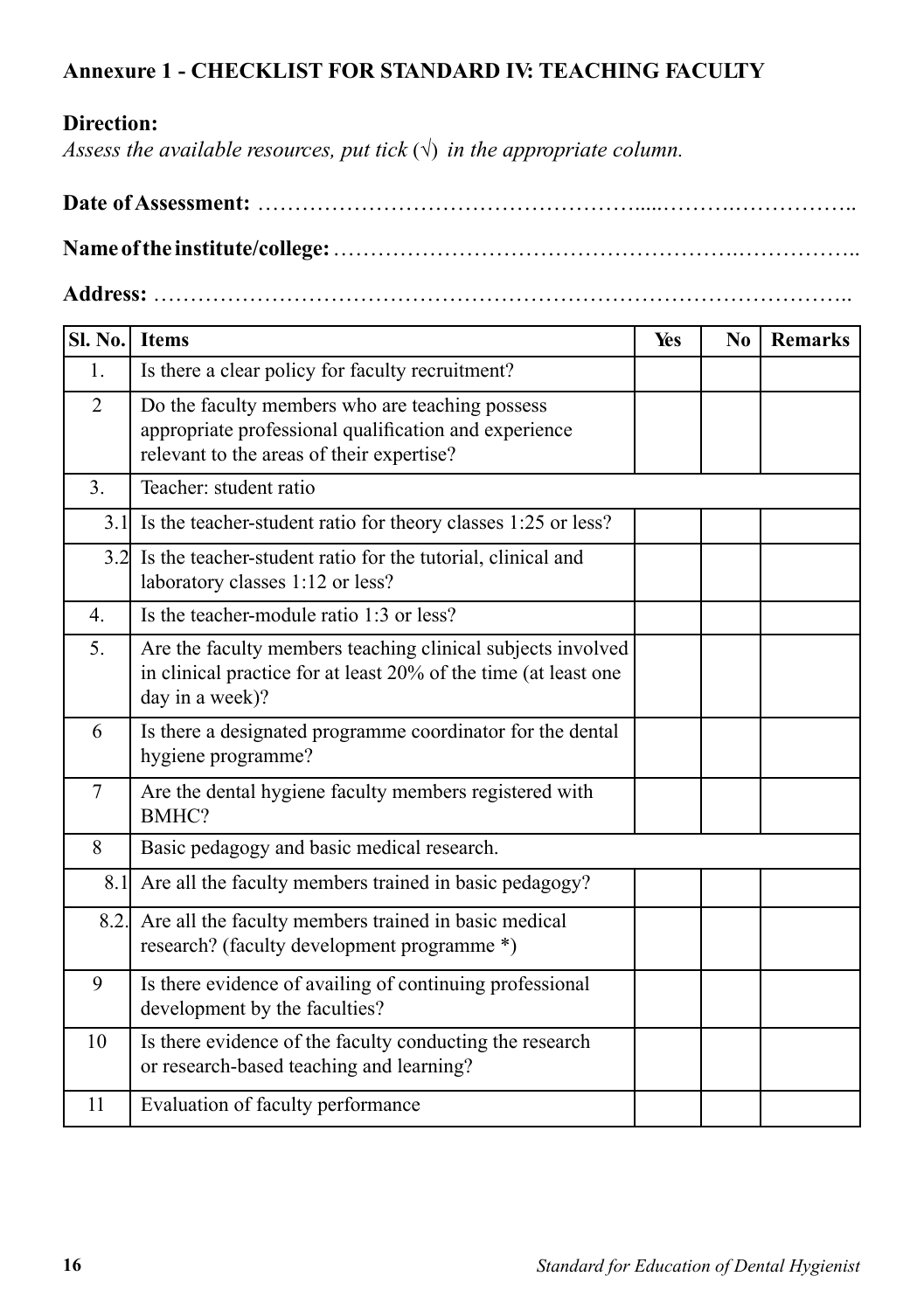| 11.1 Is there evidence of teaching-learning activities?                                  |  |  |
|------------------------------------------------------------------------------------------|--|--|
| 11.2 Is there evidence of instructional leadership activities?                           |  |  |
| 11.3 Is there evidence of co-curricular and extracurricular<br>activities?               |  |  |
| 11.4 Is there a peer feedback system in place for effective<br>teaching and learning?    |  |  |
| 11.5 Is there a student feedback system in place for effective<br>teaching and learning? |  |  |

**(Name & Signature of Evaluator) (Name & Signature of Representative of Institute)**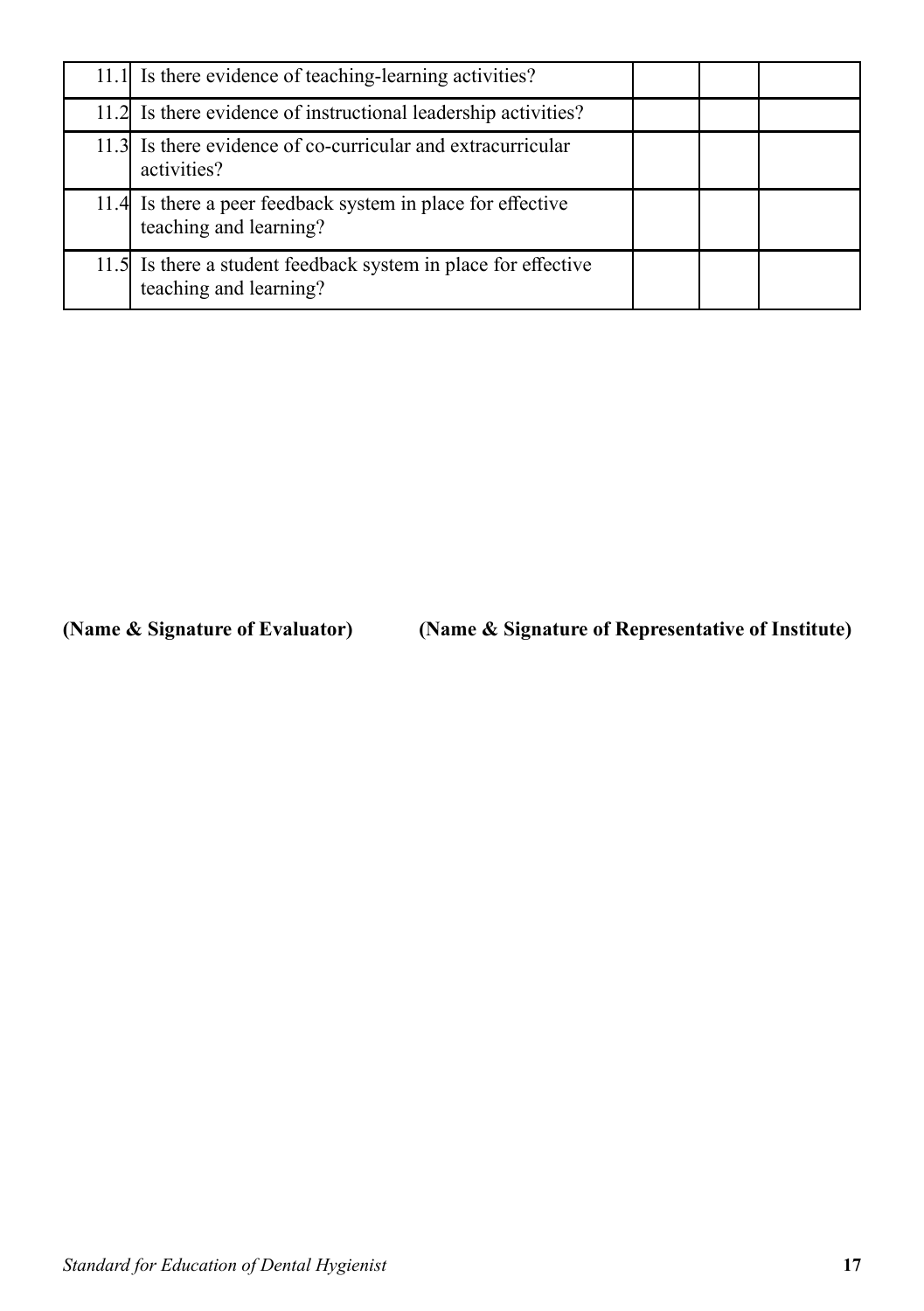# **Annexure 4 - CHECKLIST FOR STANDARD IV: TEACHING FACULTY**

# **STRENGTH**

# **Direction:**

*Assess the available resources, put tick*  $(\sqrt{})$  *in the appropriate column.* 

### **Address: …………………………………………………………………………………..**

| <b>Sl. No.</b>   | <b>Items</b>                             | No. of faculty<br>required (upto<br>50 students) | Yes | N <sub>0</sub> | <b>Remarks</b> |  |  |  |
|------------------|------------------------------------------|--------------------------------------------------|-----|----------------|----------------|--|--|--|
| A.               | <b>Basic Science and academic skills</b> |                                                  |     |                |                |  |  |  |
| 1.               | Anatomy and Physiology                   | $\overline{2}$                                   |     |                |                |  |  |  |
| 2.               | Biochemistry and<br>Pharmacology         | $\overline{2}$                                   |     |                |                |  |  |  |
| 3.               | Pathology and Microbiology               | $\mathbf{1}$                                     |     |                |                |  |  |  |
| $\overline{4}$ . | Psychology and Sociology                 | $\mathbf{1}$                                     |     |                |                |  |  |  |
| 5.               | Academic skills                          | $\mathbf{1}$                                     |     |                |                |  |  |  |
| 6.               | <b>ICT</b>                               | $\mathbf{1}$                                     |     |                |                |  |  |  |
| 7.               | Dzongkha                                 | $\mathbf{1}$                                     |     |                |                |  |  |  |
|                  | <b>B. Dental Science</b>                 |                                                  |     |                |                |  |  |  |
| 1.               | Orientation in Dentistry                 | $\overline{2}$                                   |     |                |                |  |  |  |
| 2.               | Dental Anatomy and<br>Physiology         | $\overline{2}$                                   |     |                |                |  |  |  |
| 3.               | Oral Microbiology                        | $\overline{2}$                                   |     |                |                |  |  |  |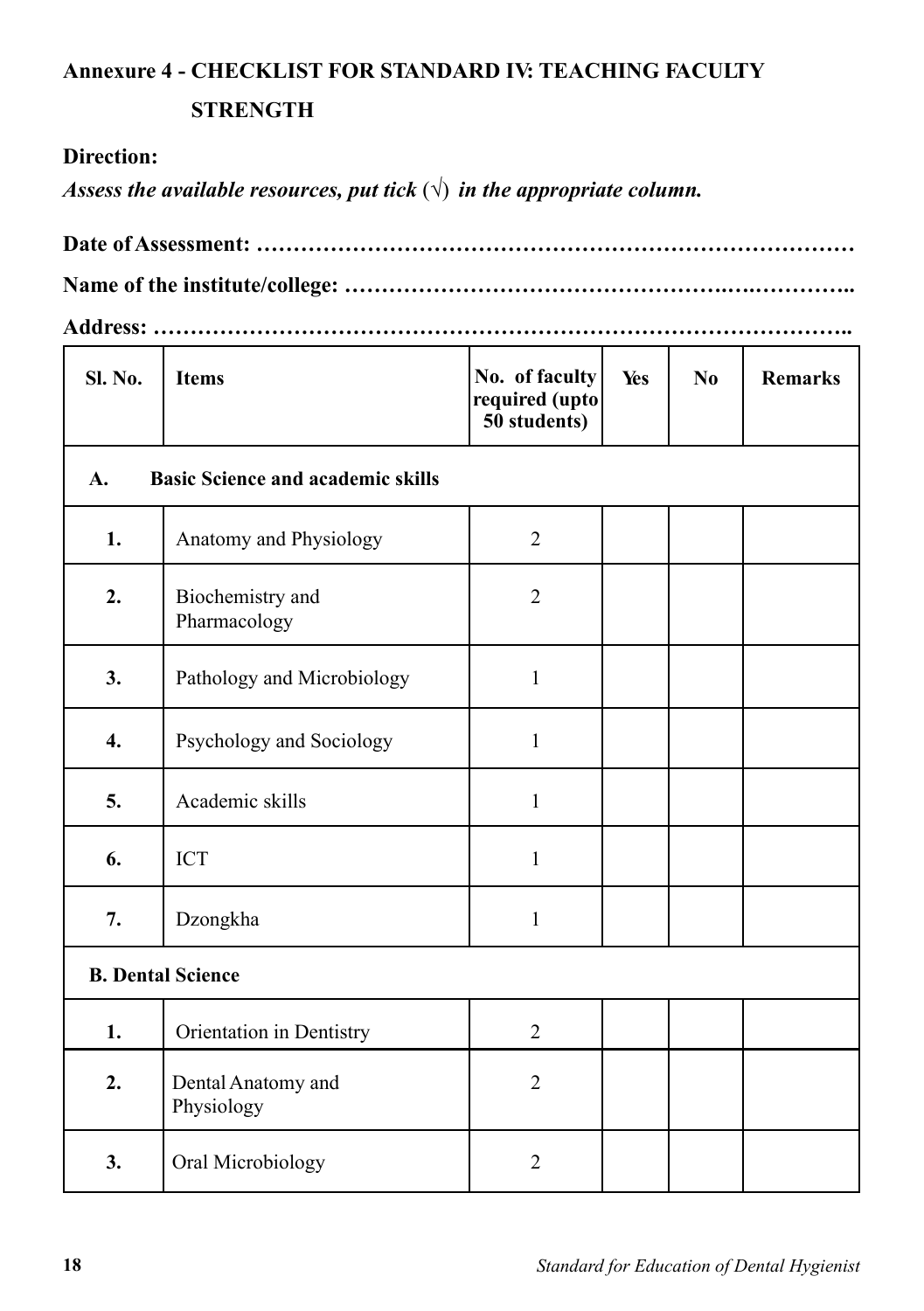| $\overline{4}$ .        | <b>Dental Materials</b>                | $\overline{2}$   |  |  |  |  |  |  |
|-------------------------|----------------------------------------|------------------|--|--|--|--|--|--|
| 5.                      | Dental Anatomy Practical               | $\overline{2}$   |  |  |  |  |  |  |
|                         | <b>C. Dental Hygiene Sciences</b>      |                  |  |  |  |  |  |  |
| 1.                      | Dental Hygiene and Oral<br>Prophylaxis | $\mathbf{2}$     |  |  |  |  |  |  |
| 2.                      | Dental Pharmacology                    | $\boldsymbol{2}$ |  |  |  |  |  |  |
| $\mathbf{3}$            | Dental Radiology                       | $\mathbf{2}$     |  |  |  |  |  |  |
| $\overline{\mathbf{4}}$ | Oral Pathology                         | $\mathbf{2}$     |  |  |  |  |  |  |
| $\mathbf{3}$            | Local Anesthesia                       | $\boldsymbol{2}$ |  |  |  |  |  |  |
| D.                      | <b>Dental Sciences</b>                 |                  |  |  |  |  |  |  |
| 1.                      | Periodontology                         | $\mathbf{2}$     |  |  |  |  |  |  |
| $\boldsymbol{2}$        | Oral Surgery and Exodontia             | $\mathbf{2}$     |  |  |  |  |  |  |
| 3.                      | <b>Conservative Dentistry</b>          | $\overline{2}$   |  |  |  |  |  |  |
| 4.                      | Preventive Dentistry                   | $\mathbf{2}$     |  |  |  |  |  |  |
| 5.                      | Pediatric Dentistry                    | $\overline{2}$   |  |  |  |  |  |  |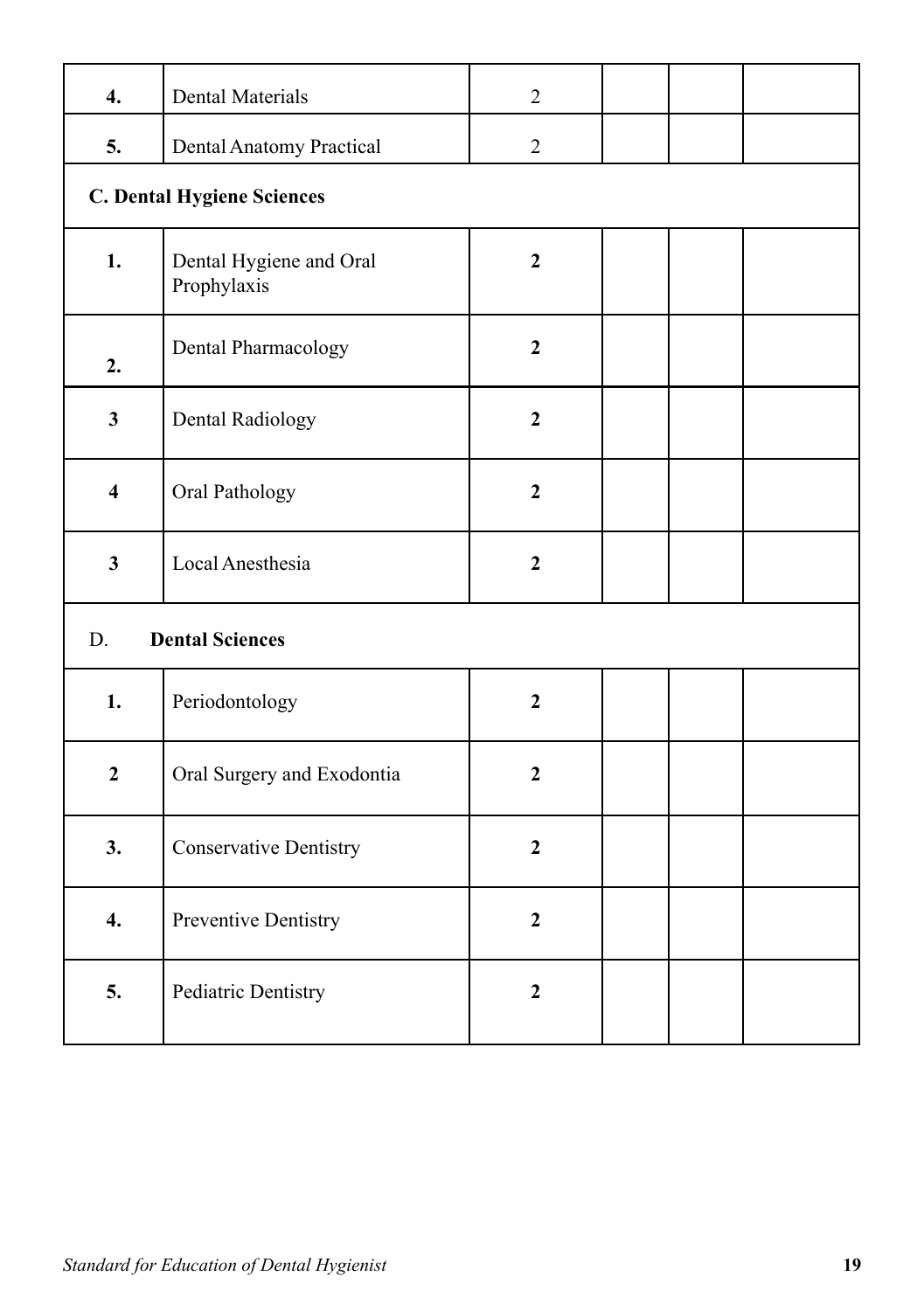| <b>E.Community Dentistry:</b> |                                       |   |  |  |  |  |
|-------------------------------|---------------------------------------|---|--|--|--|--|
| 1.                            | <b>Field Posting and Attachment</b>   |   |  |  |  |  |
| 2.                            | Clinical Seminar/case<br>presentation | 2 |  |  |  |  |
| 3.                            | <b>Public Health Dentistry</b>        | 2 |  |  |  |  |
| 4.                            | Caries Risk Assessment and<br>Indices | 2 |  |  |  |  |

*Note:*

*Category A - There MAY be visiting faculty with right qualifications and experiences Category B to D - Institute should mandatorily recruit the reflected number as full-time faculty.*

**(Name & Signature of Evaluator) (Name & Signature of Representative of institute)**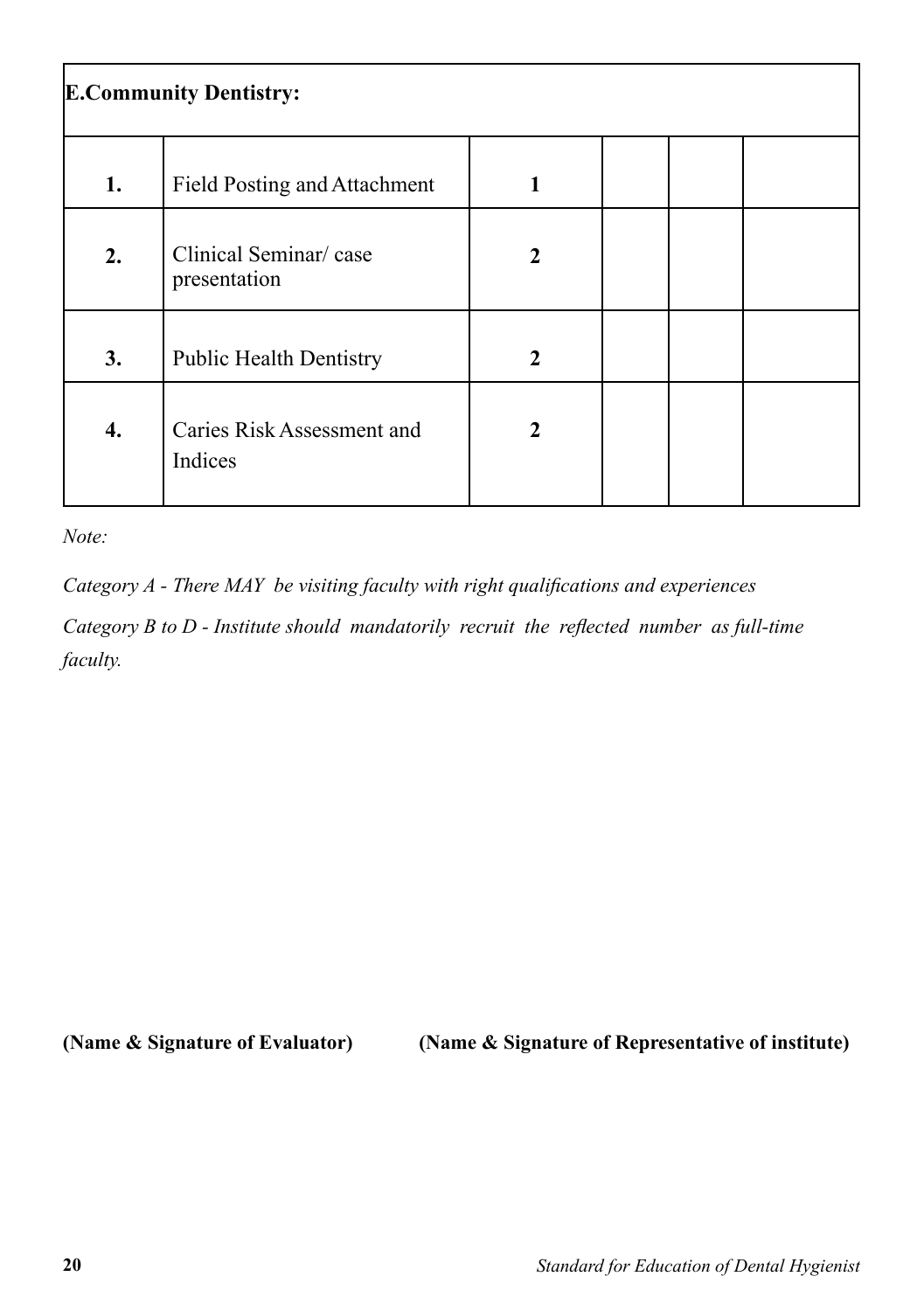# **STANDARD V: STUDENT SERVICES**

This standard is set to define requirements to promote a conducive teachinglearning environment and other support services for the students. Strategies should be in place to ensure that admission requirements are in line with the programme's academic objectives and student intake.

# **5.1. Objective**

To have systems in place to ensure a conducive teaching-learning environment, other support services and admission requirements in line with the programme's academic objectives and student intake.

# **5.2. Quality Indicators**

- 5.2.1. There is a written document outlining the policy on admission, eligibility criteria, selection procedures, and fee structure to ensure fair, transparent student admission;
- 5.2.2. The institute has a mechanism in place to facilitate student representation in the decision-making process to promote participation for holistic education;
- 5.2.3. Students have access to support services which include health, counselling , recreational facilities and financial aid;
- 5.2.4. There are arrangements with required facilities for special needs students, where applicable;
- 5.2.5. There is a mechanism in place to monitor the quality of accommodation and food served;
- 5.2.6. The institute defines the size of student intake based on the capacity of faculties and available resources;
- 5.2.7. There is a system in place to obtain approval from the Bhutan Medical and Health Council in case of an increase in its admission intake.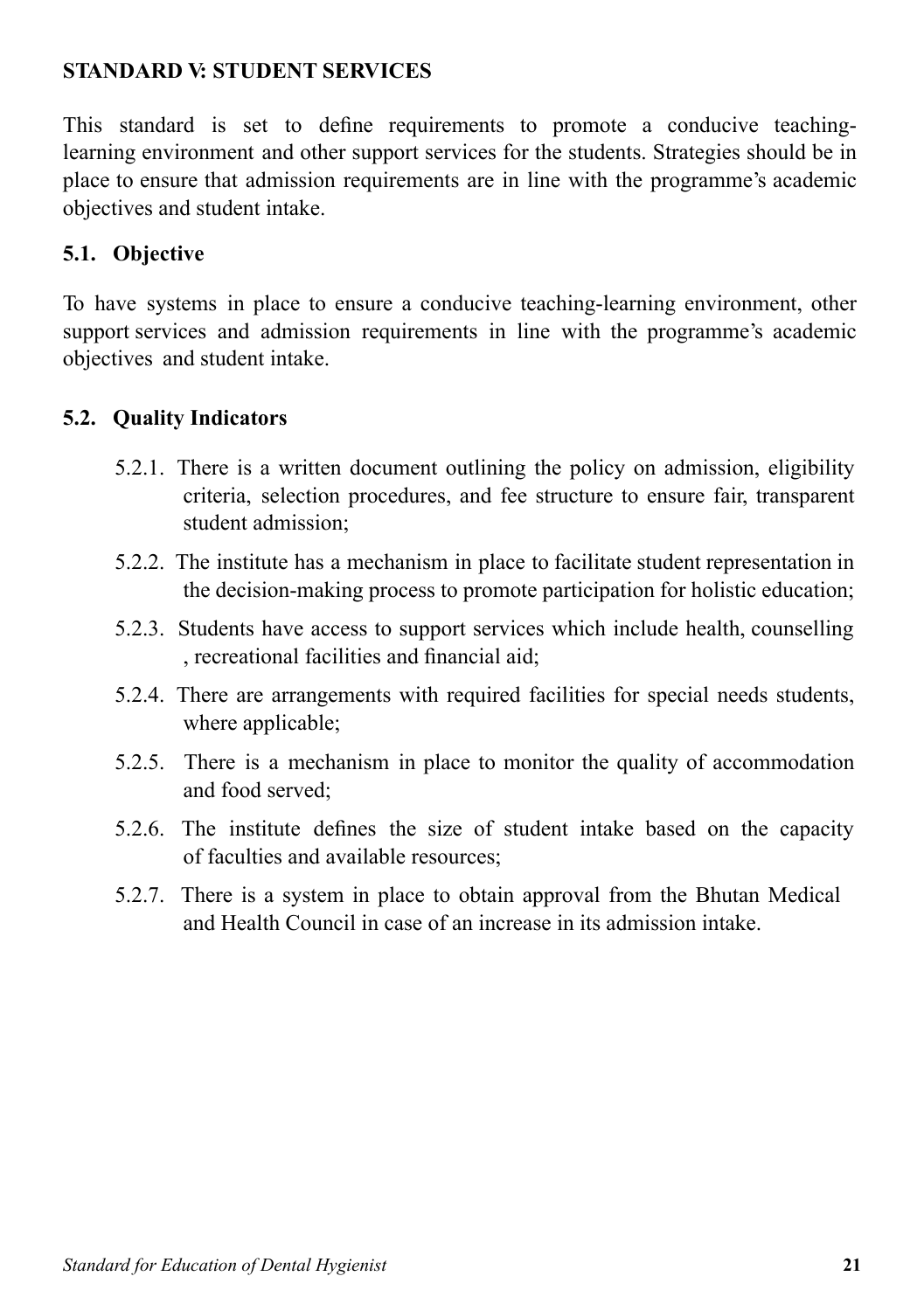# **Annexure 1: CHECKLIST FOR STANDARD V: STUDENTS**

# **Direction:**

*Assess the available resources, put tick*  $(\sqrt{})$  *in the appropriate column.* 

**Name of the institute/college:** …………………………………………….……………..

**Address:** …………………………………………………………………………………..

| Sl. No | <b>Items</b>                                                                                                                                         | Yes | $\bf No$ | <b>Remarks</b> |
|--------|------------------------------------------------------------------------------------------------------------------------------------------------------|-----|----------|----------------|
| 1.     | Is there written documents outlining its policy on<br>admission criteria and processes in place to ensure<br>fair and transparent student admission? |     |          |                |
| 2.     | Is there a mechanism in place to facilitate<br>student representation in decision making?                                                            |     |          |                |
| 3.     | there<br>services<br>which<br>Is.<br>support<br>access<br>to<br>include health, counselling, recreational facilities<br>and financial aid?           |     |          |                |
| 5.     | Are there arrangements with required facilities for<br>special needs students, if applicable?                                                        |     |          |                |
| 6.     | Is there a mechanism in place to monitor the quality of accommodation and food<br>served?                                                            |     |          |                |
|        | 6.1. Is the accommodation facilities student-friendly?                                                                                               |     |          |                |
| 6.2.   | Are the meals served in a nutritious and<br>balanced diet?                                                                                           |     |          |                |
| 7.     | Is the institute's intake of students as per the<br>policy?                                                                                          |     |          |                |
| 8.     | Is there a system in place to obtain approval from<br>the Bhutan Medical and Health Council in case of an<br>increase in its admission intake?       |     |          |                |

**(Name & Signature of Evaluator) (Name & Signature of Representative of the institute)**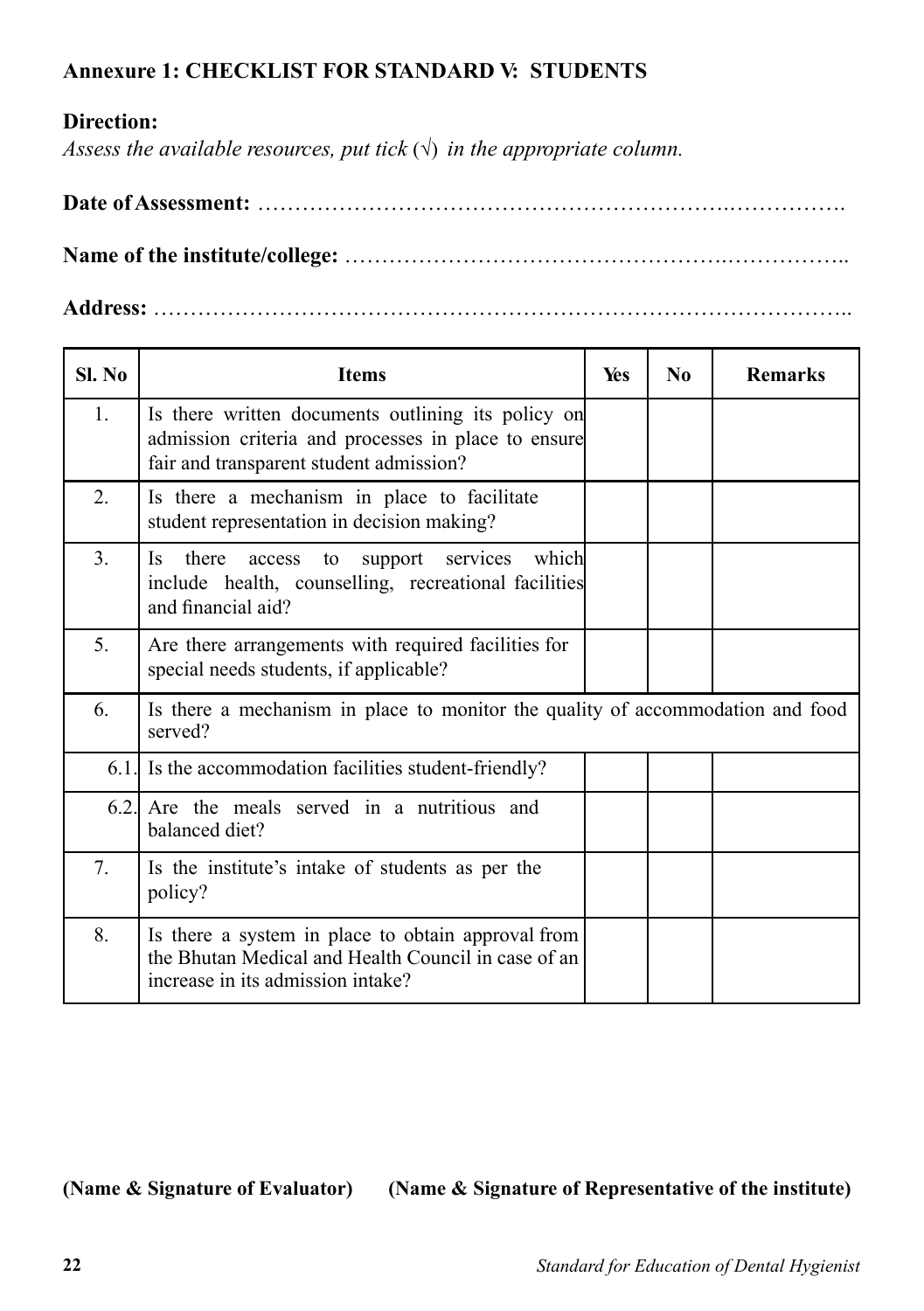## **STANDARD VI: RESOURCES**

This standard is to set the minimum requirement of resources to maintain the quality of academic, clinical and practical competencies. The allocation of the resources should be based on the number of students, academic faculty, type of programmes, infrastructures and facilities to support in achieving the programme's objectives and outcomes.

# **6.1. Objective**

To allocate adequate resources (physical infrastructure, human resources, curriculum, equipment, Instruments and other teaching and learning facilities) to ensure that the curriculum can be delivered.

#### **6.2. Quality Indicators**

## *Physical facilities*

- 6.2.1. The institution has required physical facilities (lecture rooms, office space, practical rooms, laboratories, libraries, information technology) for the staff and students to ensure the proper delivery of the curriculum;
- 6.2.2. There is an adequate human resource to support the development and implementation of the programme;
- 6.2.3. There is adequate resource allocation in keeping with the academic development of the institution and an increasing number of students;
- 6.2.4. There is a mechanism for effective maintenance and optimal use of infrastructures.

## *Information technology*

- 6.2.5. Formulates and implements a policy that addresses effective and ethical use;
- 6.2.6. There are accessible information technology services including computer and electronic facilities;
- 6.2.7. Have access to learning resources such as e-learning programmes and platforms, web-based or other electronic media and current collection of literature on Dental sciences and related subjects;
- 6.2.8. There are sufficient and relevant books, e-journals and other learning materials.
- 6.2.9. There is provision for technology and professional support services for hardware and software technical personnel employed;

6.2.10. There are qualified staff to manage ICT facilities and services available.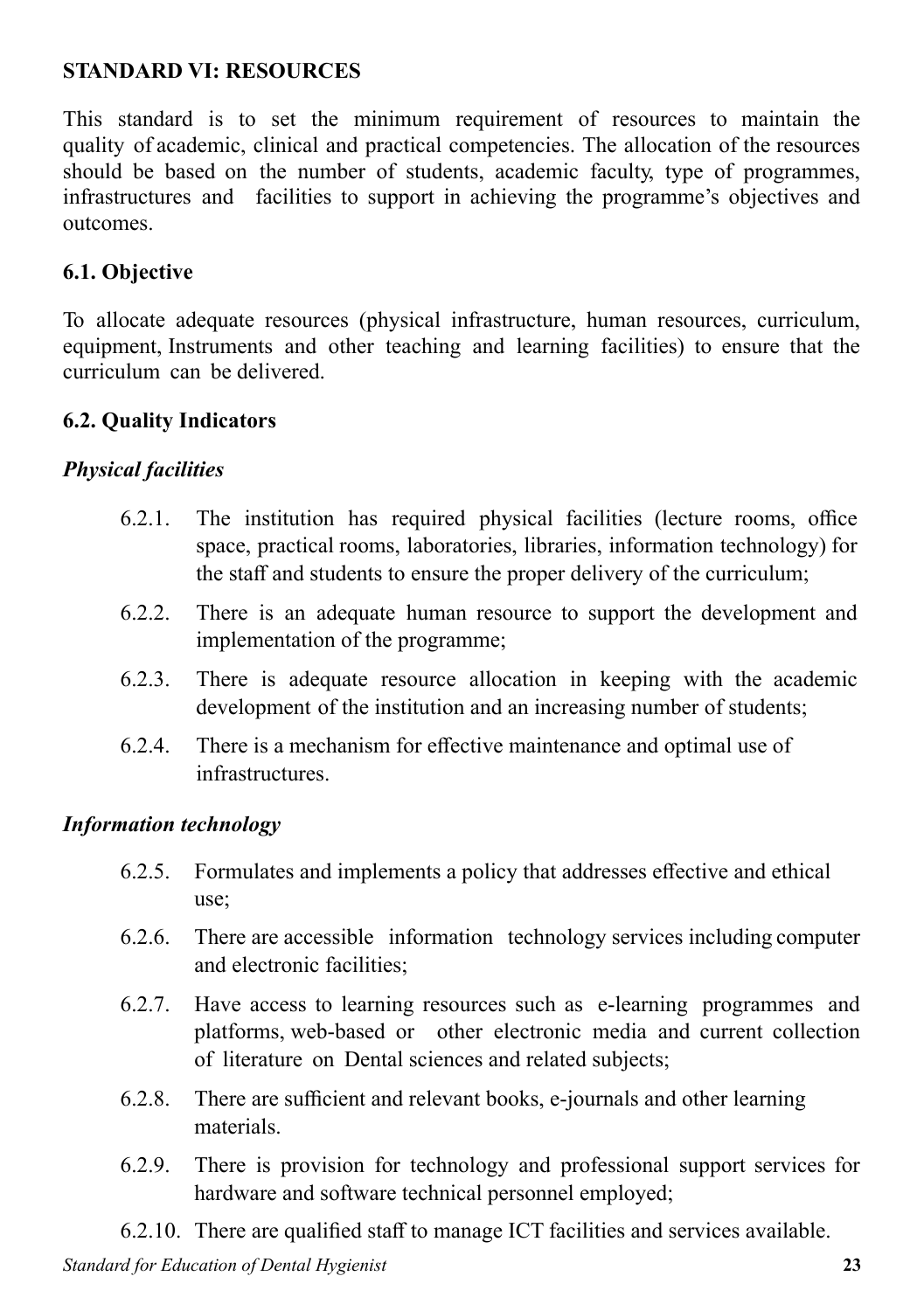#### *Research and development*

- 6.2.11. There is a policy that fosters the relationship between medical research and education;
- 6.2.12. Reviews periodically its research resources and facilities and take appropriate action to enhance its research capabilities and to promote a conducive research environment;

#### *Educational expertise*

- 6.2.13. There is a clear policy on the use of educational expertise in curriculum with access to educational expertise;
- 6.2.14. There is a system to develop teaching-learning and assessment methods;
- 6.2.15. There is evidence to demonstrate the use of in-house or external educational expertise in staff development.

#### *Educational exchanges*

- 6.2.16. Formulates and implements a policy for national and international collaboration with other educational institutions, including staff and student mobility, and transfer of educational credits;
- 6.2.17. Encourages provision of scholarship and has documented understanding for the student exchange programme;

#### *Financial resources*

- 6.2.18. There is financial viability and sustainability for the programme;
- 6.2.19. There is a clear procedure to ensure that its financial resources are sufficient and managed efficiently;
- 6.2.20. There is a clear line of responsibility and authority for resourcing the curriculum, including a dedicated educational budget;
- 6.2.21. There is a clear procedure to ensure its financial resources are sufficient for the implementation of the curriculum and distribute the educational resources in relation to the educational needs.

#### *Recreational facilities*

6.2.22. There are recreational facilities like playfields, gym, meditation center, prayer hall, infirmary etc.;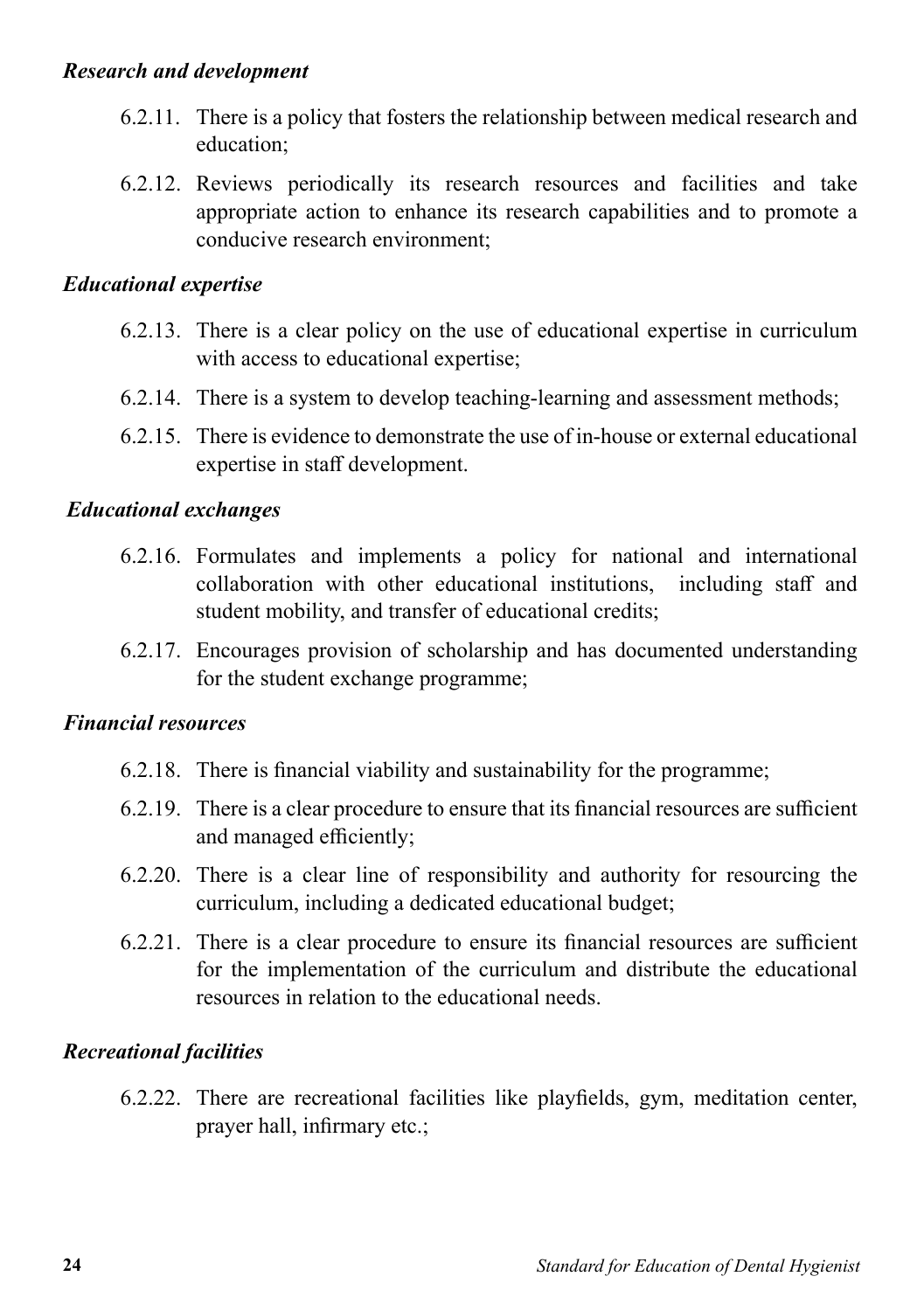# *Clinical Facilities*

- 6.2.23. The dental hygiene facilities must include the following:
- 6.2.24. There are adequate clinical stations based on the number of students including handwashing sinks and view boxes; functional, modern dental chairs; an area that accommodates a full range of operator movement and opportunity for proper instructor supervision.
- 6.2.25. There is a designated sterilizing area that includes sufficient space for preparing, sterilizing and storing instruments.
- 6.2.26. There are adequate sterilizing equipment and personal protective equipment/ supplies that follow current infection control protocol.
- 6.2.27. There is adequate and furnished patient reception and a waiting area provided adjacent to the clinic.

## *Radiography Facilities*

- 6.2.28. Radiography facilities must be sufficient for student practice and the development of clinical competence.
- 6.2.29. The radiography facilities must contain the following:
- 6.2.30. An appropriate number of radiography exposure rooms which include: modern dental radiography units; and conveniently located hand-washing sinks;
- 6.2.31. Modern films processing equipment;
- 6.2.32. An area for mounting and viewing radiographs

#### *Laboratory Facilities*

6.2.33. A multipurpose laboratory facility must be provided for effective instruction and allow for required laboratory activities.

#### *Classroom Space*

6.2.34. Classroom space which is designed and equipped for effective instruction must be provided for and readily accessible to the programme.

## *Office Space*

6.2.35. Office space that allows for privacy must be provided for the programme coordinator and faculty. Student and programme records must be stored to ensure confidentiality and safety.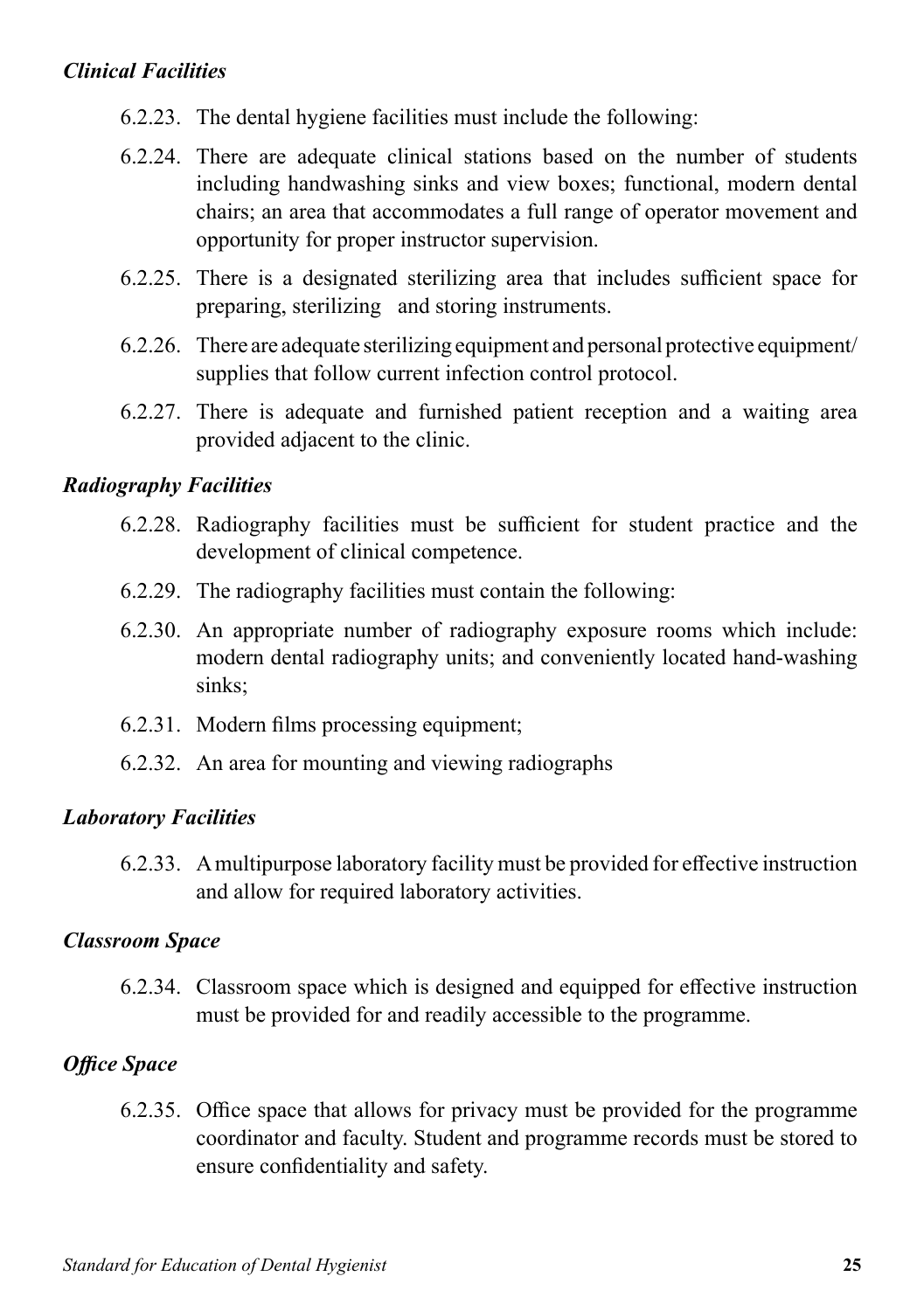# **Annexure 1 - CHECKLIST FOR STANDARD VI: RESOURCES**

# **Direction:**

*Assess the available resources, put tick*  $(\sqrt{})$  *in the appropriate column.* 

**Address:** …………………………………………………………………………………..

| Sl. No. | <b>Items</b>                                                                                                                                    | No. of required<br>$(\text{upto } 50)$<br>admission) | Yes | No | <b>Remarks</b> |
|---------|-------------------------------------------------------------------------------------------------------------------------------------------------|------------------------------------------------------|-----|----|----------------|
| A.      | <b>Physical Facilities</b>                                                                                                                      |                                                      |     |    |                |
| 1.      | Administrative block                                                                                                                            | 1                                                    |     |    |                |
| 2.      | Offices (equipped with table, chair $\&$<br>computer)                                                                                           | As required                                          |     |    |                |
| 3.      | Conference hall                                                                                                                                 | $\mathbf{1}$                                         |     |    |                |
| 4.      | <b>Examination</b> hall                                                                                                                         | $\mathbf{1}$                                         |     |    |                |
| 5.      | Multipurpose hall                                                                                                                               | $\mathbf{1}$                                         |     |    |                |
| 6.      | Lecture and tutorial room<br>equipped with blackboard/white<br>board/LCD projector, desk,<br>table and chairs<br>Area as per standard           | As required                                          |     |    |                |
| 7.      | Hostel<br>Separate hostel for boys and<br>girls with toilet and bathroom<br>facilities<br>Hygienic kitchen with<br>adequate sitting arrangement | As required                                          |     |    |                |
| 8.      | Are there recreational facilities including<br>outdoor sports?                                                                                  |                                                      |     |    |                |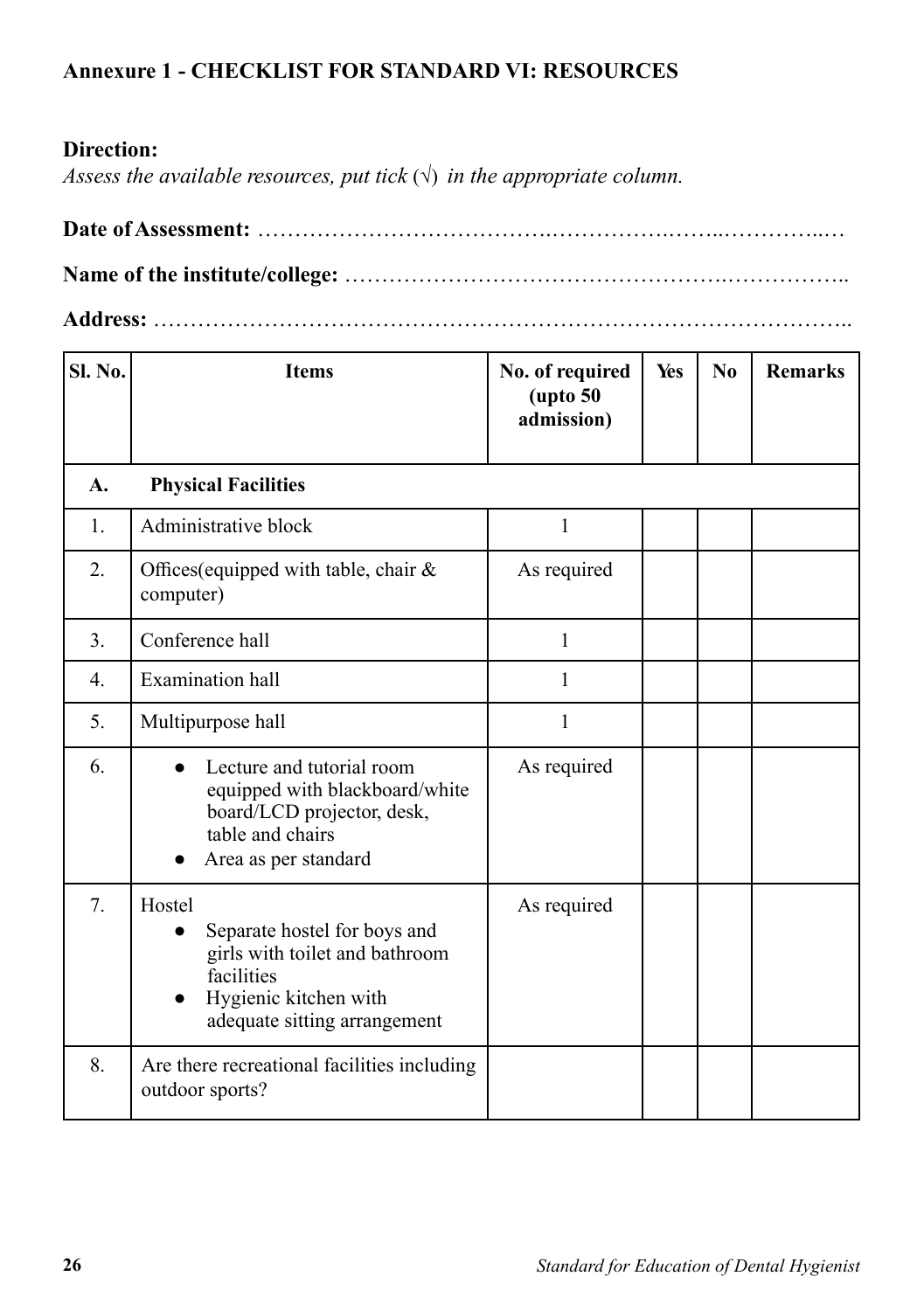|                  | <b>B.</b> Clinical training resources                                                                                                                                                                                                                       |  |  |
|------------------|-------------------------------------------------------------------------------------------------------------------------------------------------------------------------------------------------------------------------------------------------------------|--|--|
| 1.               | Has the institute identified teaching<br>hospitals and primary healthcare centers?                                                                                                                                                                          |  |  |
| 2.               | Has the institute kept necessary<br>resources in place for students to have<br>adequate clinical experience<br>adequate number and categories of<br>а.<br>patients<br>b. clinical training facilities<br>supervision of their clinical field<br>$c_{\cdot}$ |  |  |
|                  | <b>B.</b> Information Technology                                                                                                                                                                                                                            |  |  |
| 1.               | Is there access to ICT facilities including<br>computer and electronic facilities?                                                                                                                                                                          |  |  |
| 2.               | Is there a reliable Internet connection?                                                                                                                                                                                                                    |  |  |
| 3.               | Is there access to e-learning programmes<br>and platforms, web-based or other<br>electronic media for faculty and<br>students?                                                                                                                              |  |  |
| $\overline{4}$ . | Are there electronic books, online<br>learning materials and e-journals for<br>references and as study materials?                                                                                                                                           |  |  |
| 5.               | Is there ICT support service and ICT<br>professionals?                                                                                                                                                                                                      |  |  |
|                  | C. Research and Development                                                                                                                                                                                                                                 |  |  |
| 1.               | Is there a policy in place that fosters the<br>relationship between medical research<br>and education?                                                                                                                                                      |  |  |
| 2.               | Are research resources and facilities<br>reviewed periodically to promote a<br>conducive research environment?<br>resources and facilities?                                                                                                                 |  |  |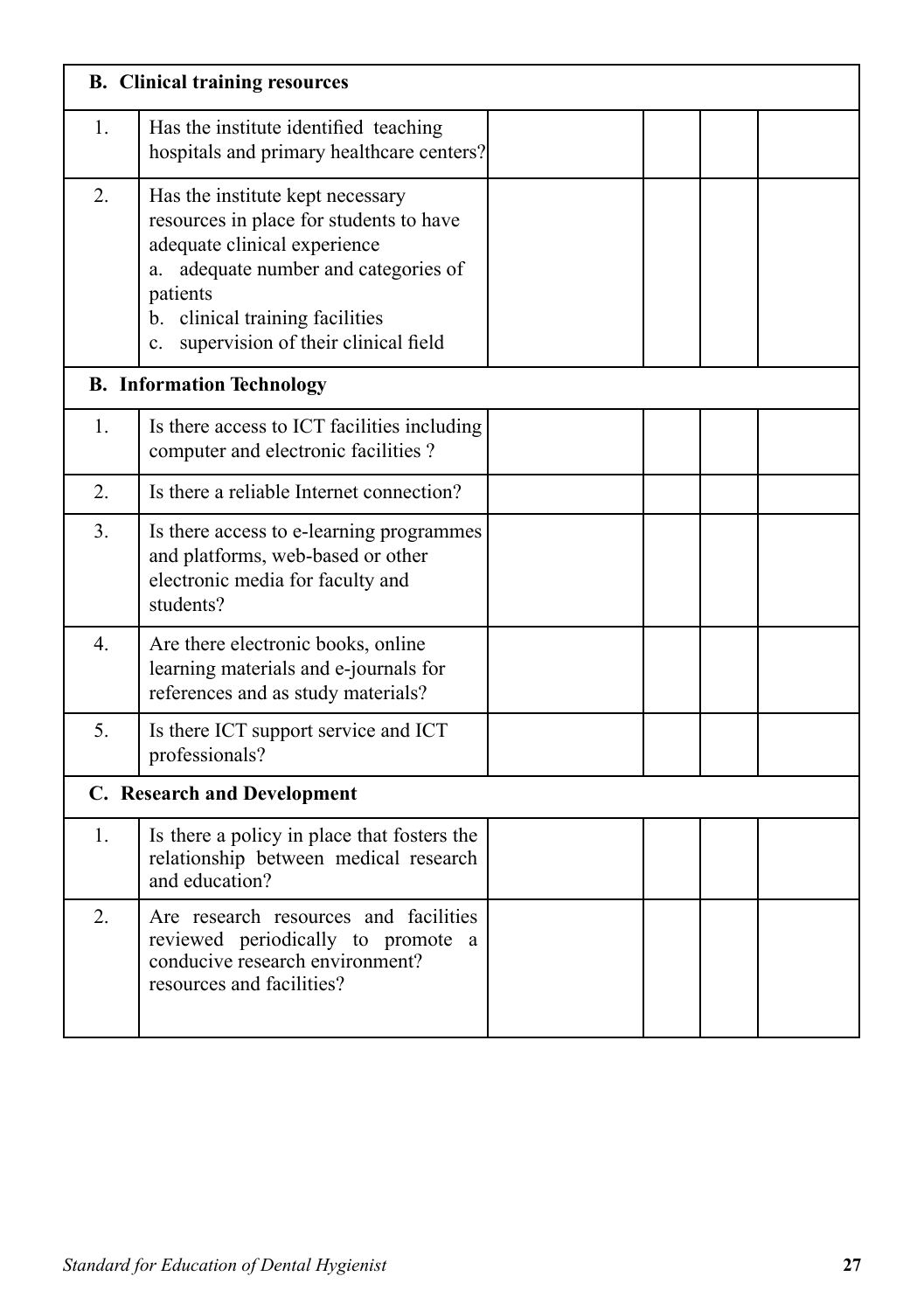|    | <b>D.</b> Educational Expertise                                                                                                                                                                         |  |  |
|----|---------------------------------------------------------------------------------------------------------------------------------------------------------------------------------------------------------|--|--|
| 1. | Is there a clear policy on the use of<br>educational expertise in curriculum with<br>access to educational expertise?                                                                                   |  |  |
| 2. | Is there a system in place to develop teaching-<br>learning and assessment methods?                                                                                                                     |  |  |
| 3. | Is there evidence to demonstrate the use of<br>in-house or external educational expertise in<br>staff development?                                                                                      |  |  |
| 4. | the institute have access<br>Does<br>to<br>educational expertise when required?                                                                                                                         |  |  |
|    | E. Educational exchanges                                                                                                                                                                                |  |  |
| 1. | Does the<br>institute have a policy for<br>collaboration<br>international<br>with<br>other<br>educational institutions, including staff and<br>student mobility and transfer of educational<br>credits? |  |  |
| 2. | Is there in place a provision of scholarship<br>have maintained<br>a<br>documented<br>and<br>understanding of the student exchange<br>programme?                                                        |  |  |
|    | <b>F.</b> Financial resources                                                                                                                                                                           |  |  |
| 1. | Is there financial viability and sustainability<br>for the programme?                                                                                                                                   |  |  |
| 2. | Is there clear procedures to ensure that<br>its financial resources are sufficient and<br>managed efficiently?                                                                                          |  |  |
| 3  | Is there a clear line of responsibility and<br>authority for resourcing the curriculum,<br>including a dedicated educational budget?                                                                    |  |  |
| 4. | Is there a clear procedure to ensure its<br>financial resources are sufficiently located<br>for implementation of the curriculum and<br>address educational needs?                                      |  |  |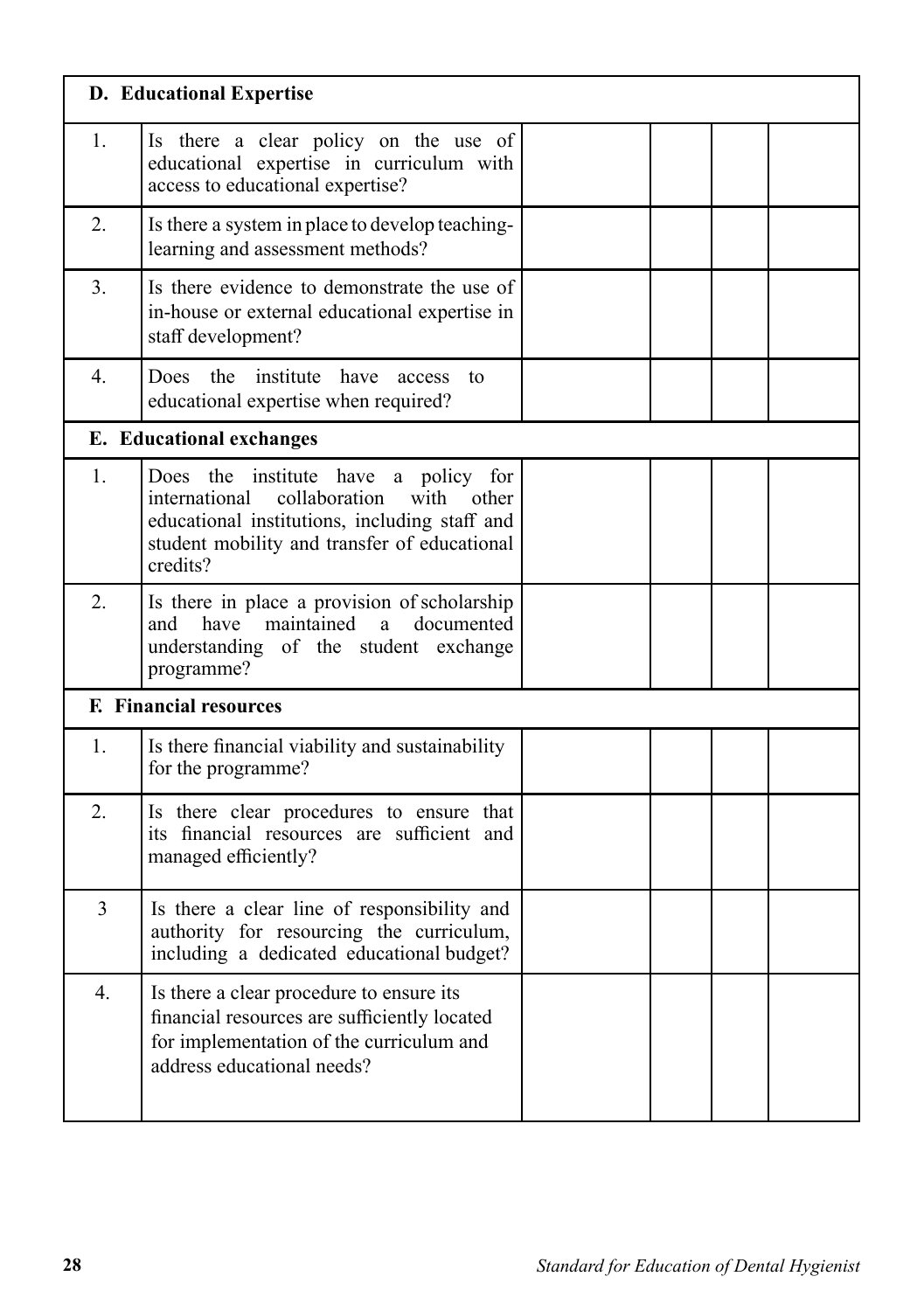|                                   | <b>G. Educational Resources</b>                                                                                                                        |  |  |  |  |  |
|-----------------------------------|--------------------------------------------------------------------------------------------------------------------------------------------------------|--|--|--|--|--|
| 1.                                | Is there a library (furnished with recent<br>editions of relevant books; local and<br>international journals) relevant to the<br>individual programme? |  |  |  |  |  |
| 2.                                | Is the library equipped with a<br>comfortable sitting arrangement for users<br>with proper lightning and ventilation?                                  |  |  |  |  |  |
| 3.                                | Are there printing, copying and binding<br>facilities?                                                                                                 |  |  |  |  |  |
| <b>H.</b> Recreational facilities |                                                                                                                                                        |  |  |  |  |  |
| 1.                                | there recreational facilities<br>like.<br>Are<br>playfields, gym, a meditation center, a prayer<br>hall, an infirmary etc?                             |  |  |  |  |  |

**(Name & Signature of Evaluator) (Name & Signature of Representative of Institute)**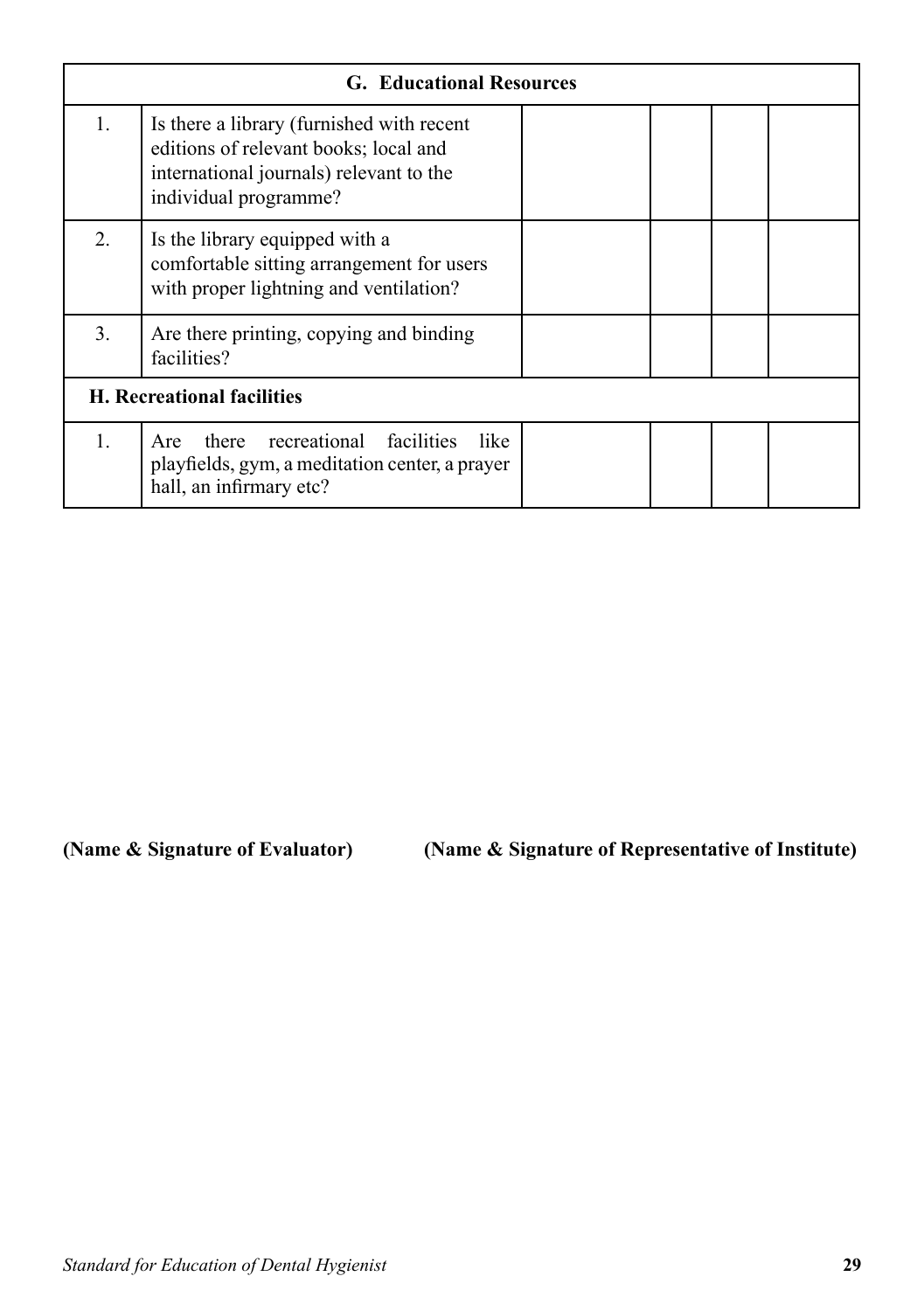#### **AnnAnnexure 2 - CHECKLIST FOR STANDARD VI: RESOURCES (ESSENTIAL EQUIPMENT AND INSTRUMENTS)**

#### **Direction:**

*Assess the available resources, put tick*  $(\sqrt{})$  *in the appropriate column.* 

**Date of Assessment: ……………………………………………………….……………..**

**Name of the institute/college: …………………………………………….……………..** 

**Address: …………………………………………………………………………………**

| Sl. No.                 | <b>Items</b>                 | <b>Nos</b><br>requir e | Yes | N <sub>0</sub> | <b>Remarks</b> |  |  |  |
|-------------------------|------------------------------|------------------------|-----|----------------|----------------|--|--|--|
| <b>Infrastructure</b>   |                              |                        |     |                |                |  |  |  |
| $\mathbf{1}$            | Dental Clinic                | $\mathbf{1}$           |     |                |                |  |  |  |
| 2                       | Radiography Room             | 1                      |     |                |                |  |  |  |
| 3                       | Darkroom                     | 1                      |     |                |                |  |  |  |
|                         | <b>Practical instruments</b> |                        |     |                |                |  |  |  |
| 1                       | Skull model                  | $\overline{2}$         |     |                |                |  |  |  |
| $\overline{2}$          | Lecron carver                | 10                     |     |                |                |  |  |  |
| <b>Dental Equipment</b> |                              |                        |     |                |                |  |  |  |
| $\mathbf{1}$            | Dental Chair complete set    | $\overline{2}$         |     |                |                |  |  |  |
| $\overline{2}$          | Dental Suction machine       | $\overline{2}$         |     |                |                |  |  |  |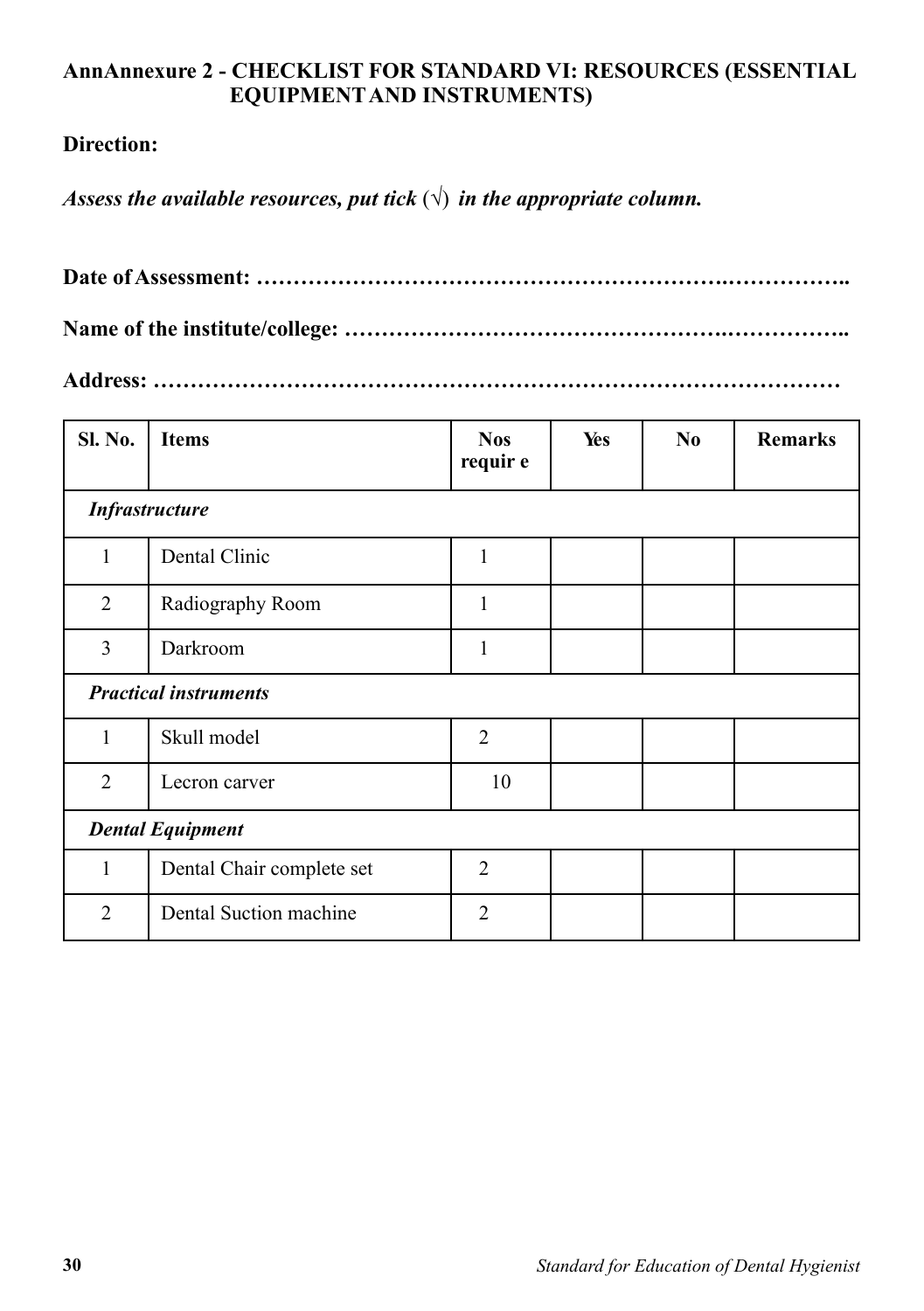| 3                     | Dental air compressor              | 2              |  |  |  |  |  |
|-----------------------|------------------------------------|----------------|--|--|--|--|--|
|                       | <b>Infection control equipment</b> |                |  |  |  |  |  |
| 1                     | Dental AutoClave                   | $\overline{2}$ |  |  |  |  |  |
| 2                     | Stainless steel bowel              | $\overline{4}$ |  |  |  |  |  |
| Radiography equipment |                                    |                |  |  |  |  |  |
| 1                     | <b>IOPA X-Ray Machine</b>          | 1              |  |  |  |  |  |
| 2                     | IOPA X-ray film processor          |                |  |  |  |  |  |
| 3                     | IOPA X- ray viewer                 |                |  |  |  |  |  |
| $\overline{4}$        | Lead apron                         | $\overline{2}$ |  |  |  |  |  |
| 5                     | X-ray film hanger clip             | 4              |  |  |  |  |  |

| <b>Dental Examination instruments</b>         |                                            |                |  |  |  |  |
|-----------------------------------------------|--------------------------------------------|----------------|--|--|--|--|
| 1                                             | Dental mouth mirror                        | 20             |  |  |  |  |
| 2                                             | <b>Dental Tweezer</b>                      | 20             |  |  |  |  |
| 3                                             | Dental probe                               | 20             |  |  |  |  |
| $\overline{4}$                                | Periodontal probe                          | 20             |  |  |  |  |
|                                               | <b>Miscellaneous</b>                       |                |  |  |  |  |
| $\mathbf{1}$                                  | Sphygmomanometer (BP<br>apparatus)         | $\overline{2}$ |  |  |  |  |
| $\overline{2}$                                | Stethoscope                                | $\overline{2}$ |  |  |  |  |
| $\overline{3}$                                | Cheatle forceps                            | $\overline{2}$ |  |  |  |  |
| $\overline{4}$                                | Cheatle forcep holder                      | $\overline{2}$ |  |  |  |  |
| 5                                             | <b>Stainless Steel Tray</b>                | 6              |  |  |  |  |
| 6                                             | Kidney tray                                | $\overline{4}$ |  |  |  |  |
| <b>Exodontia and Oral surgery instruments</b> |                                            |                |  |  |  |  |
| $\mathbf{1}$                                  | <b>Extraction Forceps: Permanent Tooth</b> |                |  |  |  |  |
|                                               | 1.1 Upper Third Molar                      | $\overline{4}$ |  |  |  |  |
|                                               | 1.2 Upper Left Molar                       | 4              |  |  |  |  |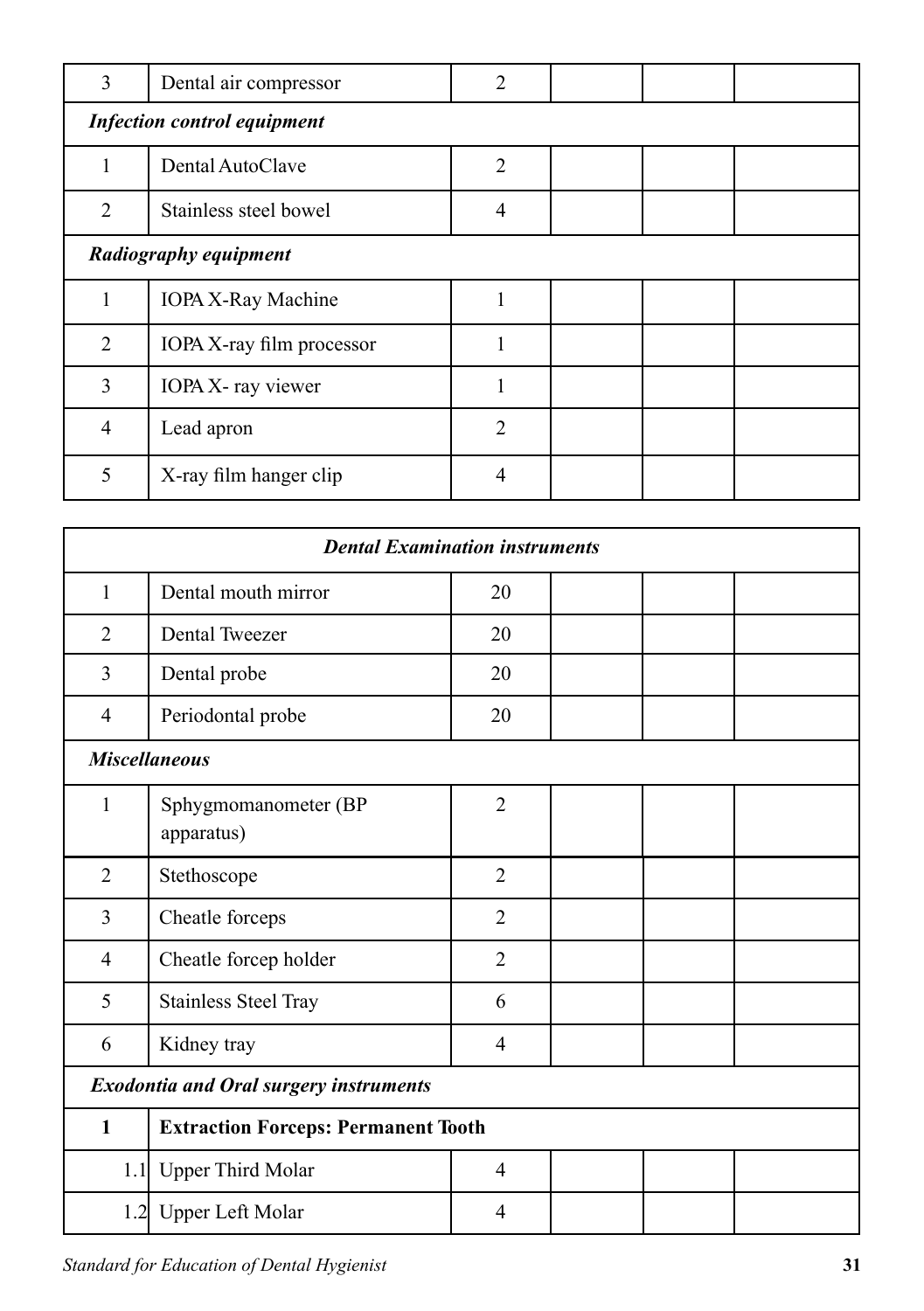|                         | 1.3 Upper Premolar                        | $\overline{4}$ |  |  |
|-------------------------|-------------------------------------------|----------------|--|--|
|                         | 1.4 Upper anterior                        | $\overline{4}$ |  |  |
|                         | 1.5 Upper right molar                     | $\overline{4}$ |  |  |
|                         | 1.6 Upper root                            | $\overline{4}$ |  |  |
|                         | 1.7 Upper left Cowhorn                    | $\overline{2}$ |  |  |
|                         | 1.8 Upper Right Cowhorn                   | $\overline{2}$ |  |  |
|                         | 1.9 Lower Cowhorn                         | $\overline{2}$ |  |  |
|                         | 1.10 Lower Third molar                    | $\overline{4}$ |  |  |
|                         | 1.11 Lower Molar                          | $\overline{4}$ |  |  |
|                         | 1.12 Lower premolar                       | $\overline{4}$ |  |  |
|                         | 1.13 Lower Anterior                       | $\overline{4}$ |  |  |
|                         | 1.14 Lower Root                           | $\overline{4}$ |  |  |
| $\boldsymbol{2}$        | <b>Extraction forcep: Deciduous tooth</b> |                |  |  |
|                         | 2.1 Upper molar                           | $\overline{4}$ |  |  |
| 2.2                     | Upper anterior                            | $\overline{4}$ |  |  |
| 2.3                     | Upper root                                | $\overline{4}$ |  |  |
| 2.4                     | Lower molar                               | $\overline{4}$ |  |  |
|                         | 2.5 Lower anterior                        | $\overline{4}$ |  |  |
|                         | 2.6 Lower root                            | $\overline{4}$ |  |  |
| 3                       | Periosteal elevator                       | $\overline{2}$ |  |  |
| $\overline{\mathbf{4}}$ | <b>Elevator</b>                           |                |  |  |
| 4.1                     | Elevator Straight (Different sizes)       | $\overline{4}$ |  |  |
| 4.2                     | Elevator Coupland (different sizes)       | $\overline{4}$ |  |  |
| 4.3                     | Elevator Cryer Left                       | $\overline{4}$ |  |  |
|                         | 4.4 Elevator Cryer Right                  | $\overline{4}$ |  |  |
|                         | 4.5 Elevator Apexo left                   | $\overline{4}$ |  |  |
|                         | 4.6 Elevator Apexo Right                  | $\overline{4}$ |  |  |
|                         | 4.7 Elevator Warwick James (Set of 3)     | $\overline{4}$ |  |  |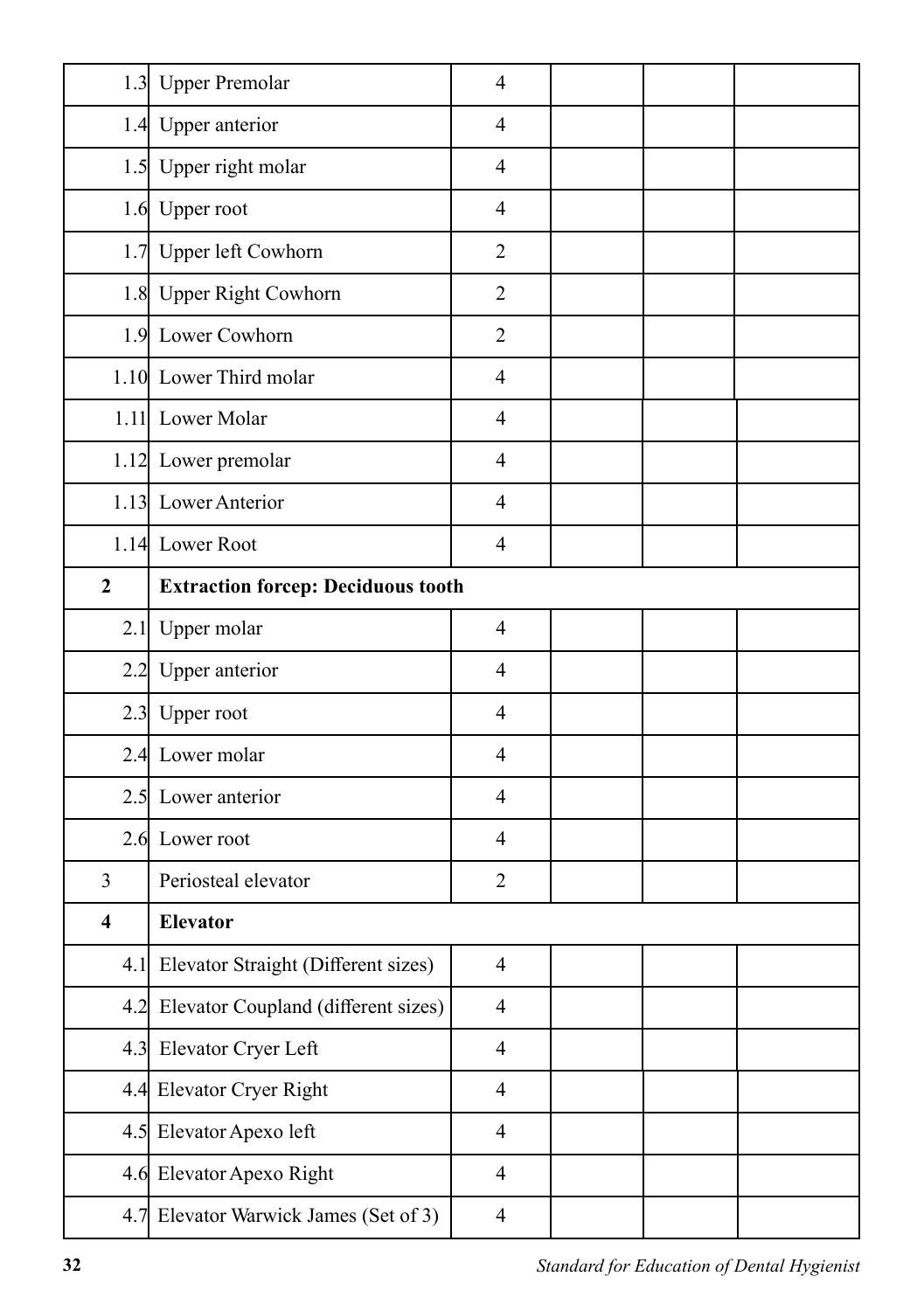| 5              | <b>Bone Rongeur</b>                                  | $\overline{4}$ |  |  |  |  |
|----------------|------------------------------------------------------|----------------|--|--|--|--|
| 6              | Bone cutter                                          | $\overline{4}$ |  |  |  |  |
| 7              | Bone file                                            | $\overline{4}$ |  |  |  |  |
| 8              | Dental Cartridge syringe                             | 10             |  |  |  |  |
| 9              | Needle holder                                        | $\overline{4}$ |  |  |  |  |
| 10             | Scissor surgical                                     | $\overline{4}$ |  |  |  |  |
| 11             | Tissue forcep                                        | $\overline{4}$ |  |  |  |  |
| 12             | Cheek retractor                                      | $\overline{4}$ |  |  |  |  |
| 13             | Mouth gag                                            | $\overline{4}$ |  |  |  |  |
| 14             | <b>Bone Curettes</b>                                 | $\overline{4}$ |  |  |  |  |
|                | Conservative / Operative instruments                 |                |  |  |  |  |
| $\mathbf{1}$   | Plastic filling Instrument                           | 10             |  |  |  |  |
| $\overline{2}$ | Spoon Excavator (different sizes)                    | 10             |  |  |  |  |
| 3              | Cement condenser                                     | 10             |  |  |  |  |
| $\overline{4}$ | <b>Ball burnisher</b>                                | 10             |  |  |  |  |
| 5              | Cement carver                                        | 10             |  |  |  |  |
| 6              | Matrix Retainer- Ivory                               | $\overline{4}$ |  |  |  |  |
| 7              | Matrix Retainer - Tofflemire                         | $\overline{4}$ |  |  |  |  |
| 8              | Cement Spatula (Stainless Steel)                     | $\overline{4}$ |  |  |  |  |
| 9              | Glass slab                                           | $\overline{4}$ |  |  |  |  |
| 10             | Chip blower                                          | $\overline{4}$ |  |  |  |  |
| 11             | Visible light cure set                               | $\overline{2}$ |  |  |  |  |
|                | <b>Dental Hygiene Equipment and Hand Instruments</b> |                |  |  |  |  |
| $\mathbf{1}$   | Universal scaler                                     | $\overline{4}$ |  |  |  |  |
| $\overline{2}$ | Flat surface scaler - left                           | $\overline{4}$ |  |  |  |  |
| 3              | Flat surface scaler-right                            | $\overline{4}$ |  |  |  |  |
| $\overline{4}$ | Interdental scaler-left                              | $\overline{4}$ |  |  |  |  |
| 5              | Interdental scaler-right                             | $\overline{4}$ |  |  |  |  |

*Standard for Education of Dental Hygienist* **33**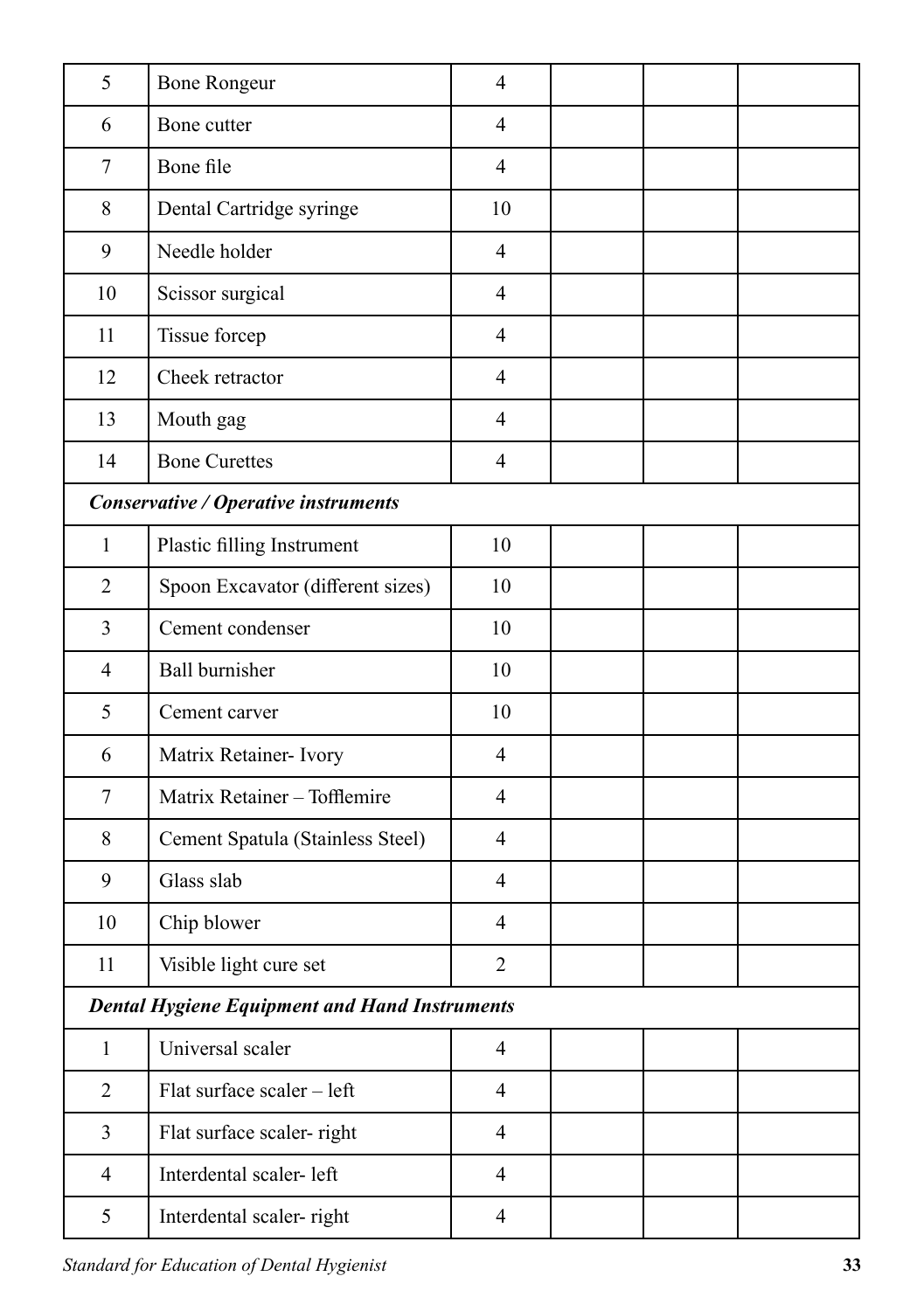| 6              | Sickle scaler (different sizes)    | 4                 |  |  |
|----------------|------------------------------------|-------------------|--|--|
| 7              | Jacquette scaler (different sizes) | 4                 |  |  |
| 8              | Ultrasonic Scaler set              | $\overline{2}$    |  |  |
| 9              | Brushing model and brush           | $\overline{2}$    |  |  |
|                | <b>Endodontic Instrument</b>       |                   |  |  |
| 1              | Files                              | 10 <sub>set</sub> |  |  |
| $\overline{2}$ | <b>Broaches</b>                    | 10 <sub>set</sub> |  |  |
| 3              | Reamers                            | 10 <sub>set</sub> |  |  |
| $\overline{4}$ | Endo stand                         | $\overline{2}$    |  |  |
| 5              | Endodontic excavators              | 10                |  |  |
| 6              | Endo root canal explorers          | 10                |  |  |
| 7              | Endo root canal pluggers           | 6                 |  |  |
| 8              | Endo root canal ruler              | 4                 |  |  |

**(Name & Signature of Evaluator) (Name & Signature of Representative of institute)**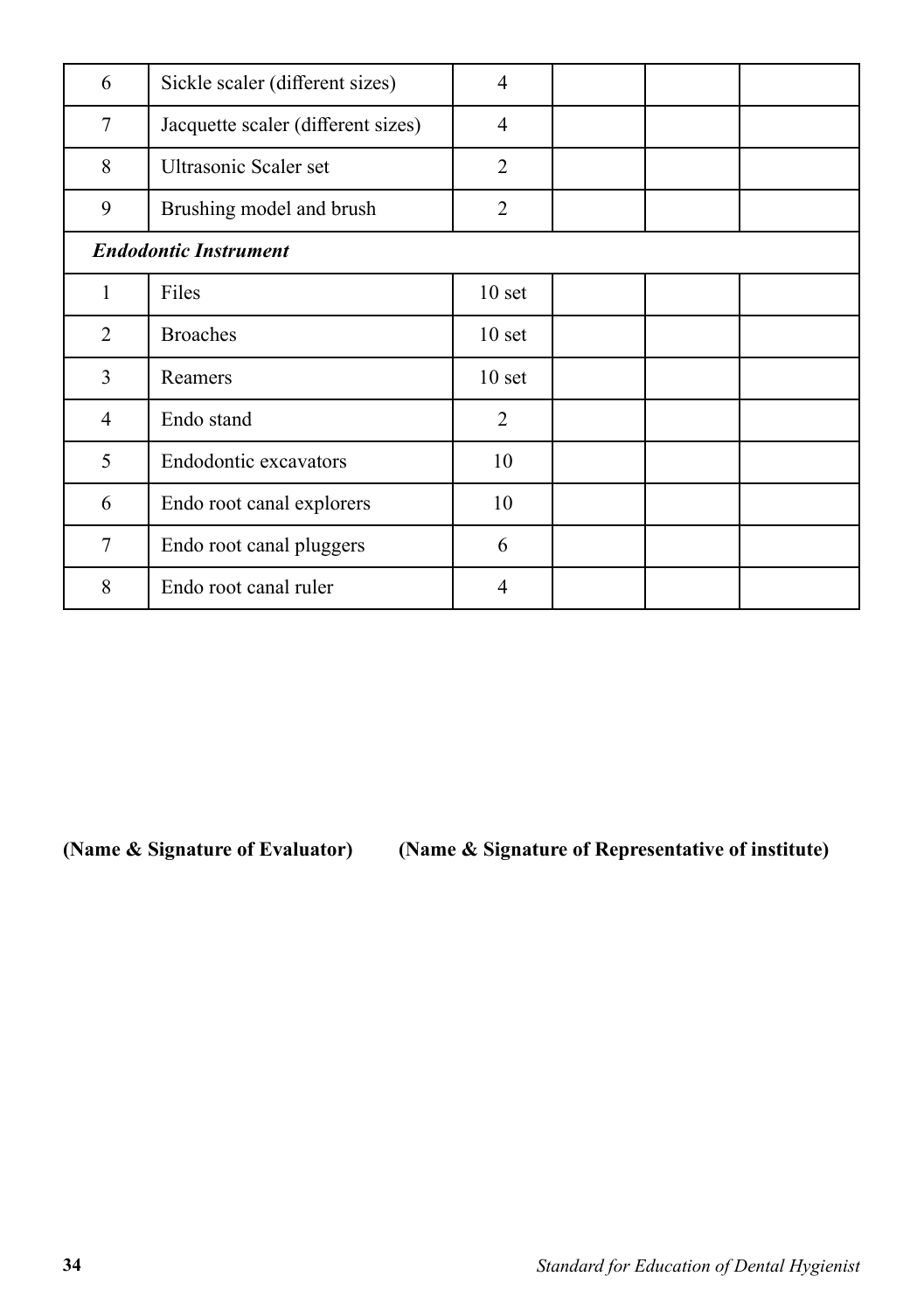# **Annexure 3 - CHECKLIST FOR STANDARD VI: RESOURCES (ESSENTIAL GENERAL AND DENTAL CONSUMABLES)**

# **Direction:**

*Assess the available resources, put tick*  $(\sqrt{})$  *in the appropriate column.* 

**Name of the institute/college: …………………………………………….……………..** 

**Address: …………………………………………………………………………………..**

| Sl.No.                                   | <b>Materials</b>                           | <b>Nos requires</b> | Yes | N <sub>0</sub> | <b>Remarks</b> |  |  |
|------------------------------------------|--------------------------------------------|---------------------|-----|----------------|----------------|--|--|
|                                          | <b>General Consumer</b>                    |                     |     |                |                |  |  |
| $\mathbf{1}$                             | Cotton                                     | 5                   |     |                |                |  |  |
| $\overline{2}$                           | Gauze                                      | 5                   |     |                |                |  |  |
| 3                                        | Sterilized disposable syringes             | As require          |     |                |                |  |  |
| $\overline{4}$                           | Handpiece Lubricating oil                  | $\overline{2}$      |     |                |                |  |  |
|                                          | <b>Exodontia and Oral surgery material</b> |                     |     |                |                |  |  |
| 1                                        | Lignocaine 2% cartridges                   | 200                 |     |                |                |  |  |
| $\overline{2}$                           | Topical Anesthetic Jelly                   | $\overline{4}$      |     |                |                |  |  |
| 3                                        | Dental needles (different sizes)           | 200                 |     |                |                |  |  |
| $\overline{4}$                           | <b>Sutures</b>                             | $\overline{4}$      |     |                |                |  |  |
| 5                                        | Surgical blade (Different shapes)          | $\overline{4}$      |     |                |                |  |  |
| 6                                        | Disposable suction tips                    | 200                 |     |                |                |  |  |
| $\tau$                                   | Dry socket paste                           | $\overline{4}$      |     |                |                |  |  |
| 8                                        | Dappen glasses                             | 10                  |     |                |                |  |  |
| 9                                        | Antiseptic solutions                       | As require          |     |                |                |  |  |
| 10                                       | Abgel                                      | 10                  |     |                |                |  |  |
| <b>Conservative/ Operative materials</b> |                                            |                     |     |                |                |  |  |
| $\mathbf{1}$                             | <b>Dental Diamond Burs</b>                 |                     |     |                |                |  |  |
|                                          | 1.1 Inverted (different size)              | 10                  |     |                |                |  |  |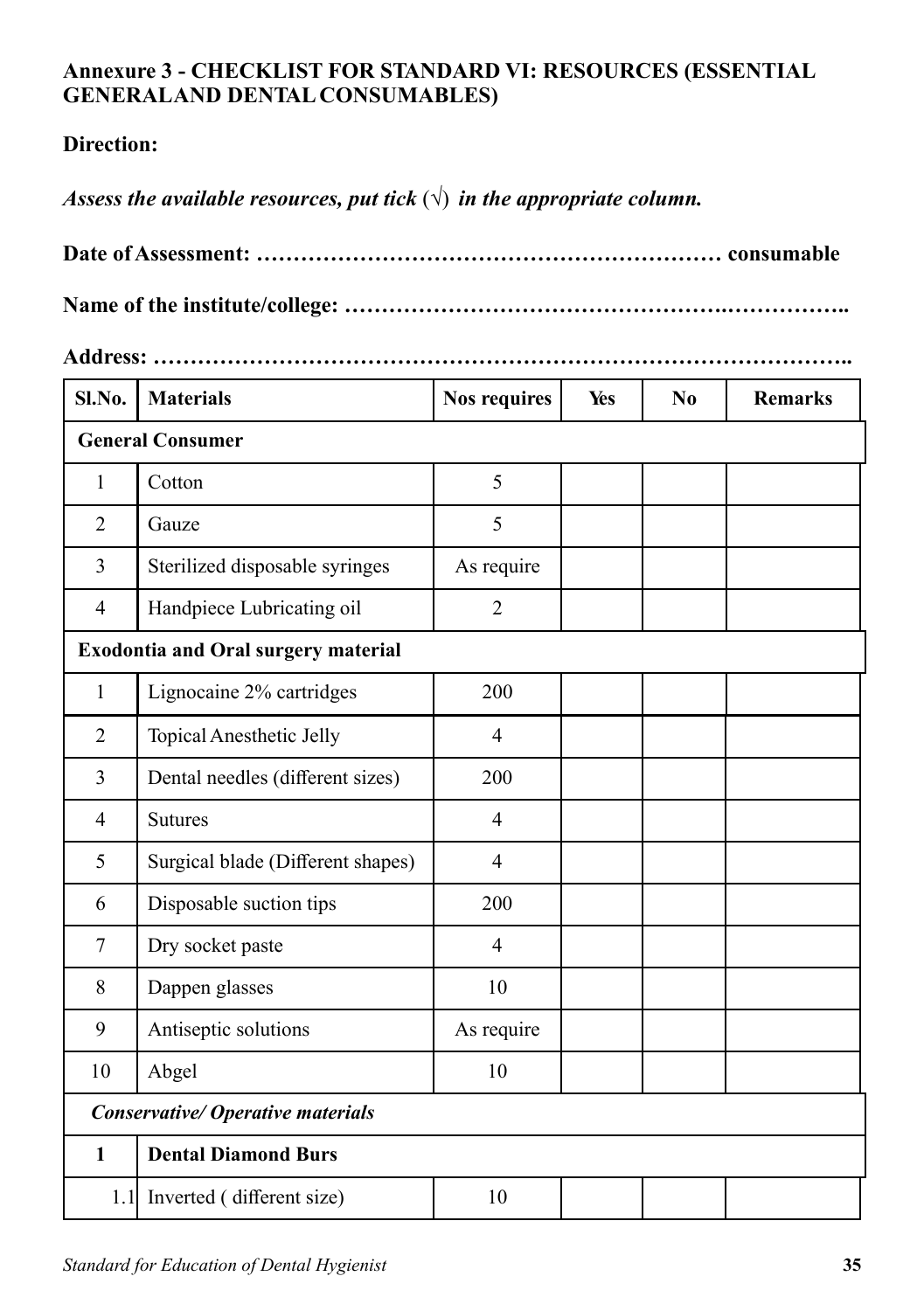| 1.2            | Straight Fissure (different sizes)          | 10             |  |  |  |  |
|----------------|---------------------------------------------|----------------|--|--|--|--|
|                | 1.3 Taper Fissure (different sizes)         | 10             |  |  |  |  |
|                | 1.4 Round (different sizes)                 | 10             |  |  |  |  |
| $\overline{2}$ | <b>Restorative materials</b>                |                |  |  |  |  |
| 2.1            | <b>Glass Ionomer Cement</b>                 | As require     |  |  |  |  |
| 2.2            | Zinc Oxide, powder and liquid               | As require     |  |  |  |  |
|                | 2.3 Premix Temporary cement                 | As require     |  |  |  |  |
|                | 2.4 Zinc phosphate cement                   | As require     |  |  |  |  |
|                | 2.5 Pit and fissure sealant                 | As require     |  |  |  |  |
|                | 2.6 Composite filling (Different<br>shades) | As require     |  |  |  |  |
|                | 2.7 Calcium hydroxide liner                 | As require     |  |  |  |  |
| $\overline{3}$ | Matrix band SS- Ivory<br>(Different sizes)  | 6              |  |  |  |  |
| $\overline{4}$ | Matrix band SS-tofflemire                   | 6              |  |  |  |  |
| 5              | Wooden wadges                               | $\overline{4}$ |  |  |  |  |
| 6              | Articulating paper                          | $\overline{4}$ |  |  |  |  |
| 7              | Sand paper disc                             | $\overline{4}$ |  |  |  |  |
| 8              | Plastic strip                               | $\overline{4}$ |  |  |  |  |
| 9              | Polishing paste                             | $\overline{4}$ |  |  |  |  |
| 10             | Finishing plastic strips set                | $\overline{4}$ |  |  |  |  |
| 11             | Vaseline                                    | As require     |  |  |  |  |
| 12             | Disposable suction tips                     | As require     |  |  |  |  |
| 13             | Plastic spatula                             | $\overline{4}$ |  |  |  |  |
| 14             | Topical Fluoride gel                        | $\overline{4}$ |  |  |  |  |
|                | <b>Dental Hygiene materials</b>             |                |  |  |  |  |
| $\mathbf{1}$   | Polishing paste                             | $\overline{4}$ |  |  |  |  |
| $\overline{2}$ | Polishing rubber cups                       | 50             |  |  |  |  |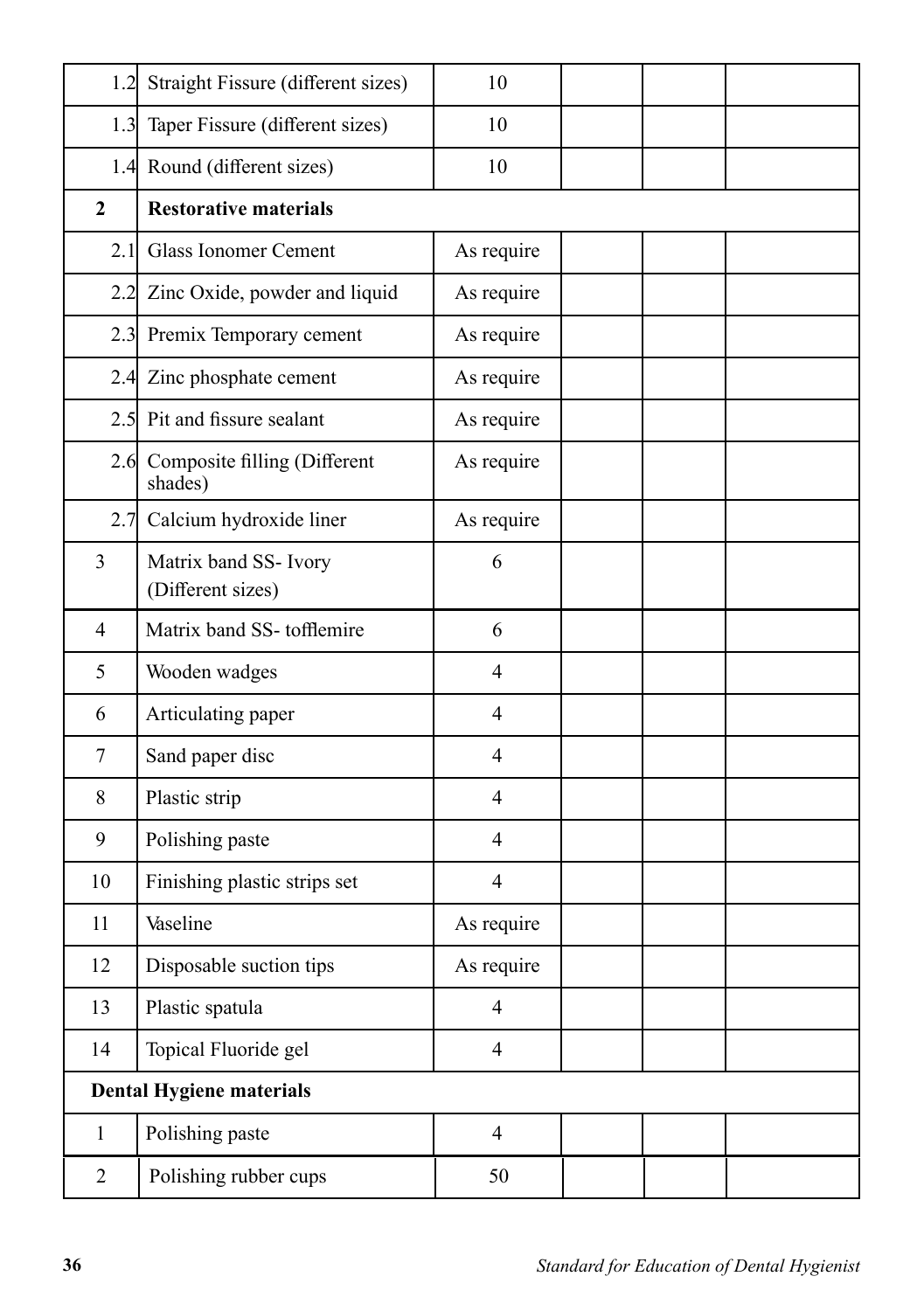| $\overline{3}$ | Polishing bristle brushes         | 50             |  |  |
|----------------|-----------------------------------|----------------|--|--|
| $\overline{4}$ | Antiseptic solution               | As require     |  |  |
| 5              | Hydrogen peroxide                 | As require     |  |  |
| 6              | Plaque disclosing solution        | $\overline{4}$ |  |  |
| $\overline{7}$ | Dental floss                      | $\overline{4}$ |  |  |
|                | <b>Endodontic materials</b>       |                |  |  |
| $\mathbf{1}$   | Paper points                      | 10             |  |  |
| $\overline{2}$ | Iodoform paste                    | 10             |  |  |
| $\overline{3}$ | Gutta-percha points               | 10             |  |  |
| $\overline{4}$ | <b>RCT</b> sealer                 | $\overline{4}$ |  |  |
| 5              | RC solvent                        | $\overline{4}$ |  |  |
|                | <b>Dental Radiology materials</b> |                |  |  |
| $\mathbf{1}$   | IOPA film                         | As require     |  |  |
| $\overline{2}$ | X- ray developing solution        | As require     |  |  |
| $\overline{3}$ | X-ray fixing solution             | As require     |  |  |
| $\overline{4}$ | X-ray film holders                | $\overline{4}$ |  |  |
|                | <b>Infection control supplies</b> |                |  |  |
| $\mathbf{1}$   | Gloves                            | 200            |  |  |
| $\overline{2}$ | Face Mask                         | 100            |  |  |
| 3              | Face shield                       | 10             |  |  |
| $\overline{4}$ | Sharp container                   | $\overline{2}$ |  |  |
| 5              | Waste bins (As per requirements)  | As require     |  |  |
| 6              | Disinfectants                     | As require     |  |  |
| $\tau$         | Antiseptic Hand rubs              | $\overline{4}$ |  |  |
| 8              | Liquid Soap                       | $\overline{4}$ |  |  |
| 9              | Hand towels                       | 20             |  |  |
| 10             | Patient drapes                    | 20             |  |  |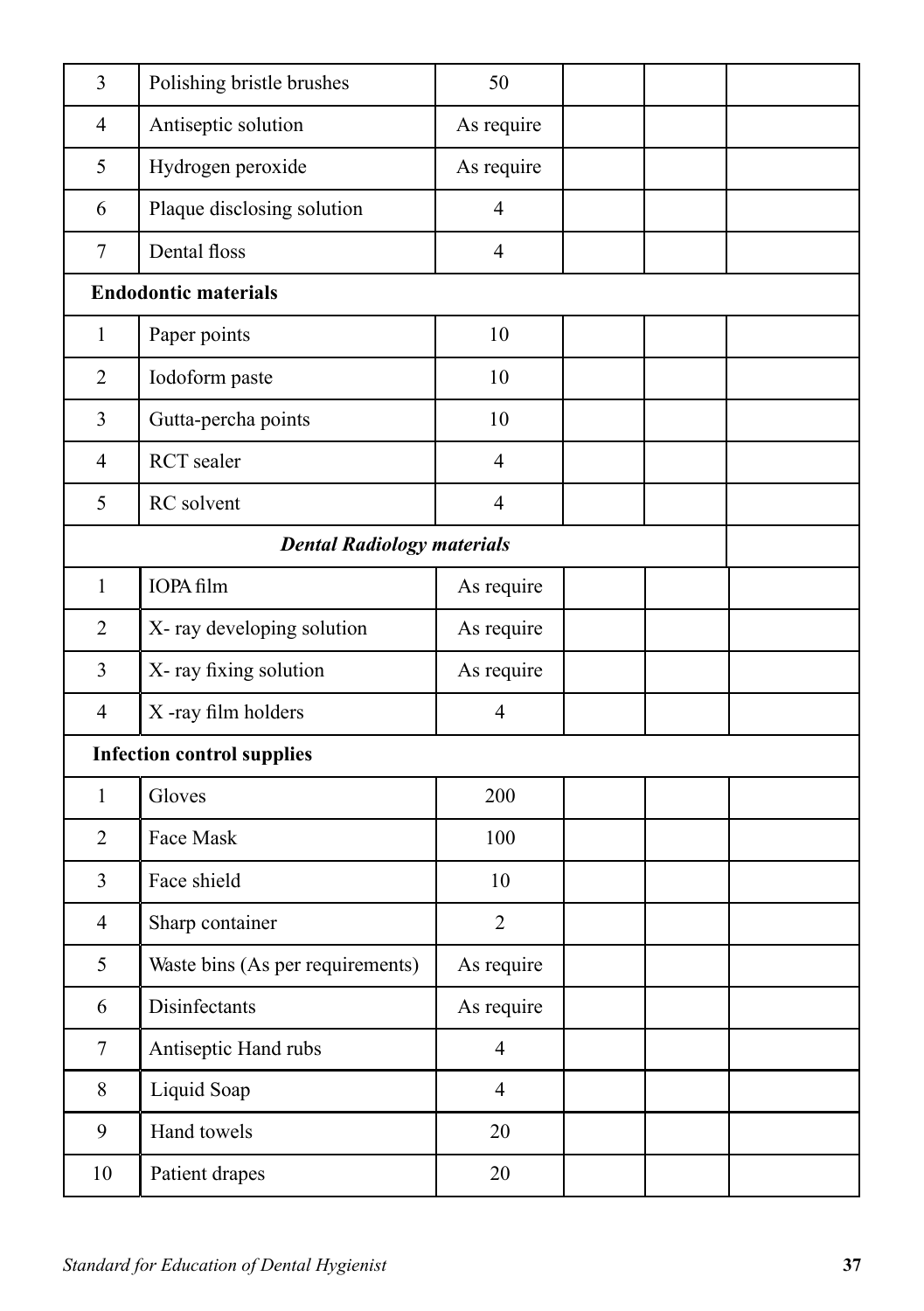| 11                         | Head caps        | 100  |  |  |  |  |
|----------------------------|------------------|------|--|--|--|--|
| <b>Practical Materials</b> |                  |      |  |  |  |  |
|                            | Wax blocks       | 100  |  |  |  |  |
| C                          | Mackintosh sheet | l () |  |  |  |  |

# **(Name & Signature of Evaluator) (Name & Signature of Representative of institute)**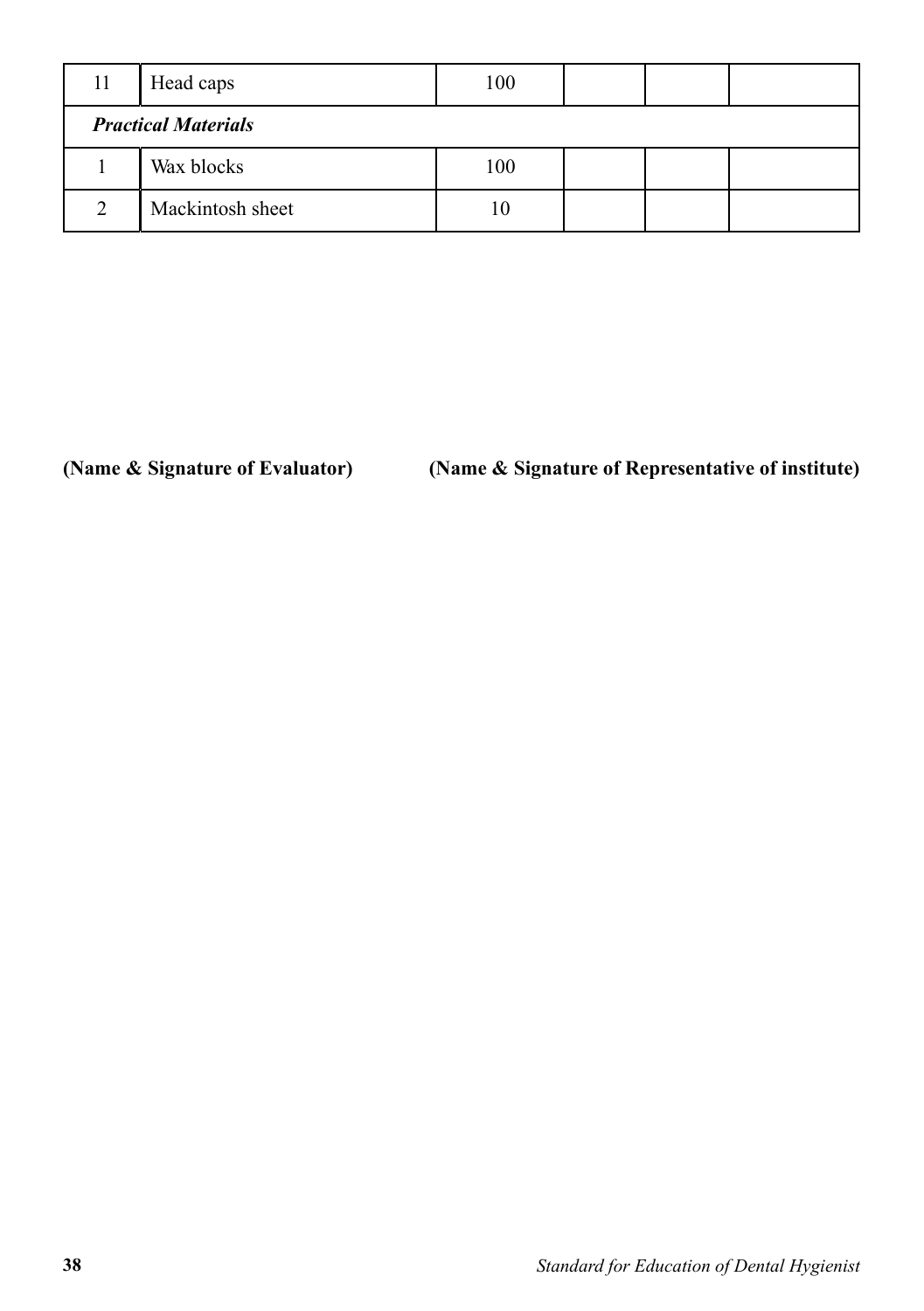# **STANDARD VII: PROGRAM EVALUATION AND QUALITY ASSURANCE**

This standard is set to define the requirements for programme evaluation and quality assurance. The training institution should have stipulated policies and procedures to monitor the quality and effectiveness of its programme and operations continuously. This should be organized through relevant Committees/Boards.

#### **7.1. Objective**

To have an adequate evaluation and quality assurance system in place to ensure continuous improvement and quality of the training programme in line with the outlined objectives.

#### **7.2. Quality Indicators**

- 7.2.1. There is a written policy for a systematic and continuous programme evaluation and improvement of the quality of education;
- 7.2.2. There is a Quality Assurance Unit/Committee with clear terms of references designated for internal auditing and monitoring of the programme;
- 7.2.3. There is a written record of plans for evaluation of the programme's purposes and outcomes;
- 7.2.4. There is a documented disaster contingency plan in place?
- 7.2.5. There is a record of analysis and implementation of improvement plans including communication to relevant regulatory bodies.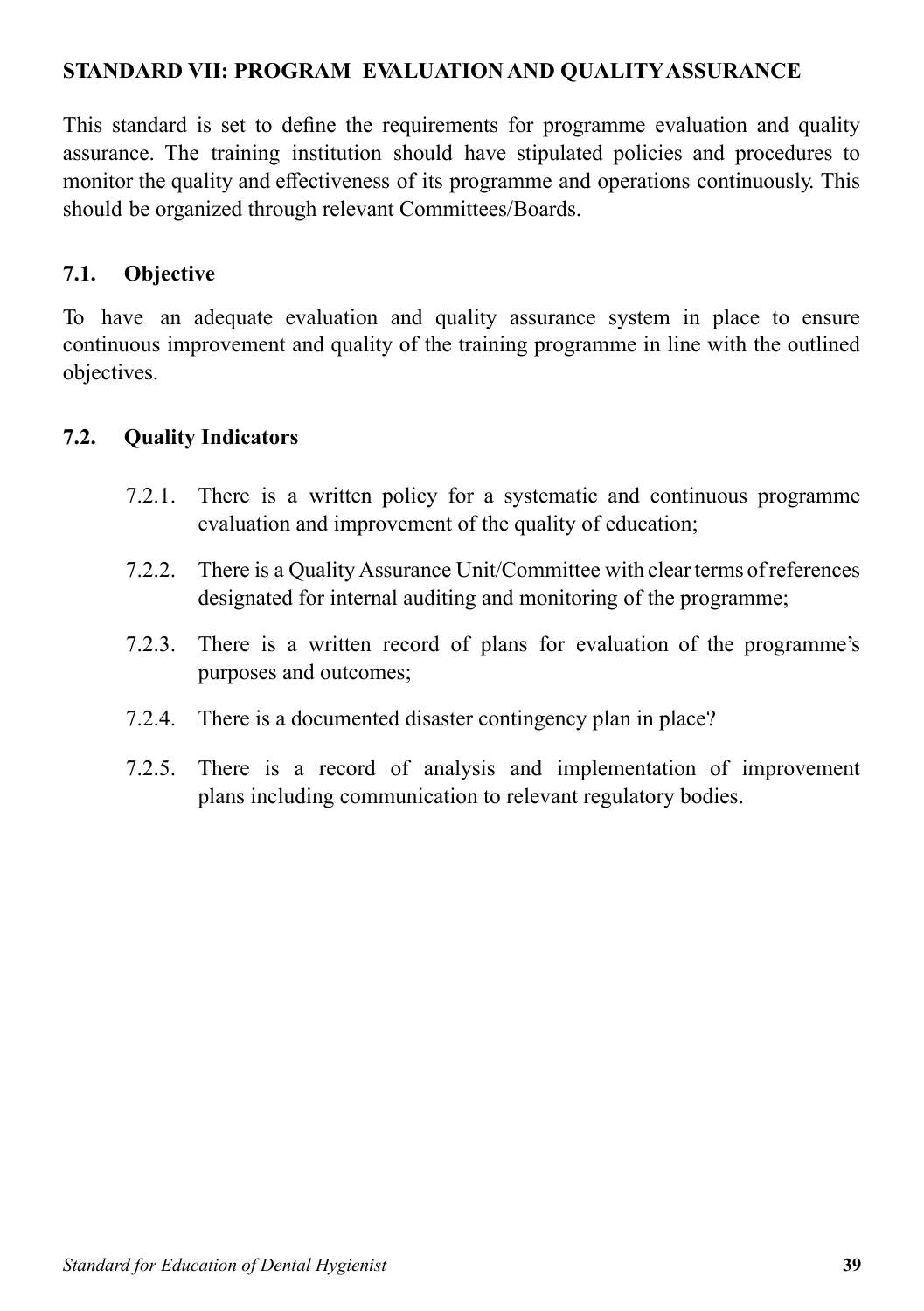# **Annexure 1: CHECKLIST FOR STANDARD VII: PROGRAM EFFECTIVENESS AND QUALITY IMPROVEMENT**

## **Direction:**

*Assess the available resources, put tick*  $(\sqrt{})$  *in the appropriate column.* 

**Date of Assessment:** …………………………………………………………….……….. **Name of the institute / college:** …………………………………………………….………..

#### **Address:** …………………………………………………………………………………..

| Sl. No.          | <b>Items</b>                                                                                                                  | Yes | No | <b>Remarks</b> |
|------------------|-------------------------------------------------------------------------------------------------------------------------------|-----|----|----------------|
| 1.               | Is there a written policy (SOP/Manual/Guidelines)<br>in place for the evaluation and continuous<br>improvement of programmes? |     |    |                |
| $\overline{2}$ . | Quality Assurance Unit/Committee                                                                                              |     |    |                |
| 2.1              | Is there a designated Quality Assurance<br>Unit/Committee in the institute?                                                   |     |    |                |
| 2.2.             | Is there TOR for Quality Assurance Officials?                                                                                 |     |    |                |
| 3.               | Is there evidence of plans for evaluation of the<br>programme's purposes and outcomes;?                                       |     |    |                |
| $\overline{4}$ . | Is there a documented disaster contingency plan in<br>place?                                                                  |     |    |                |
| 5.               | Analysis and implementation of improvement plans including communication to<br>relevant regulatory bodies.                    |     |    |                |
| 5.1              | Is there a report of feedback from relevant<br>stakeholders?                                                                  |     |    |                |
| 5.2              | Is there a process for peer evaluation?                                                                                       |     |    |                |
| 5.3              | Is there a corrective action and preventive action<br>plan in place?                                                          |     |    |                |
| 5.4              | Is there a self-assessment report?                                                                                            |     |    |                |
| 5.6              | Is there an external monitoring and evaluation<br>report available?                                                           |     |    |                |

(**Name & Signature of Evaluator) (Name & Signature of Representative of Institute)**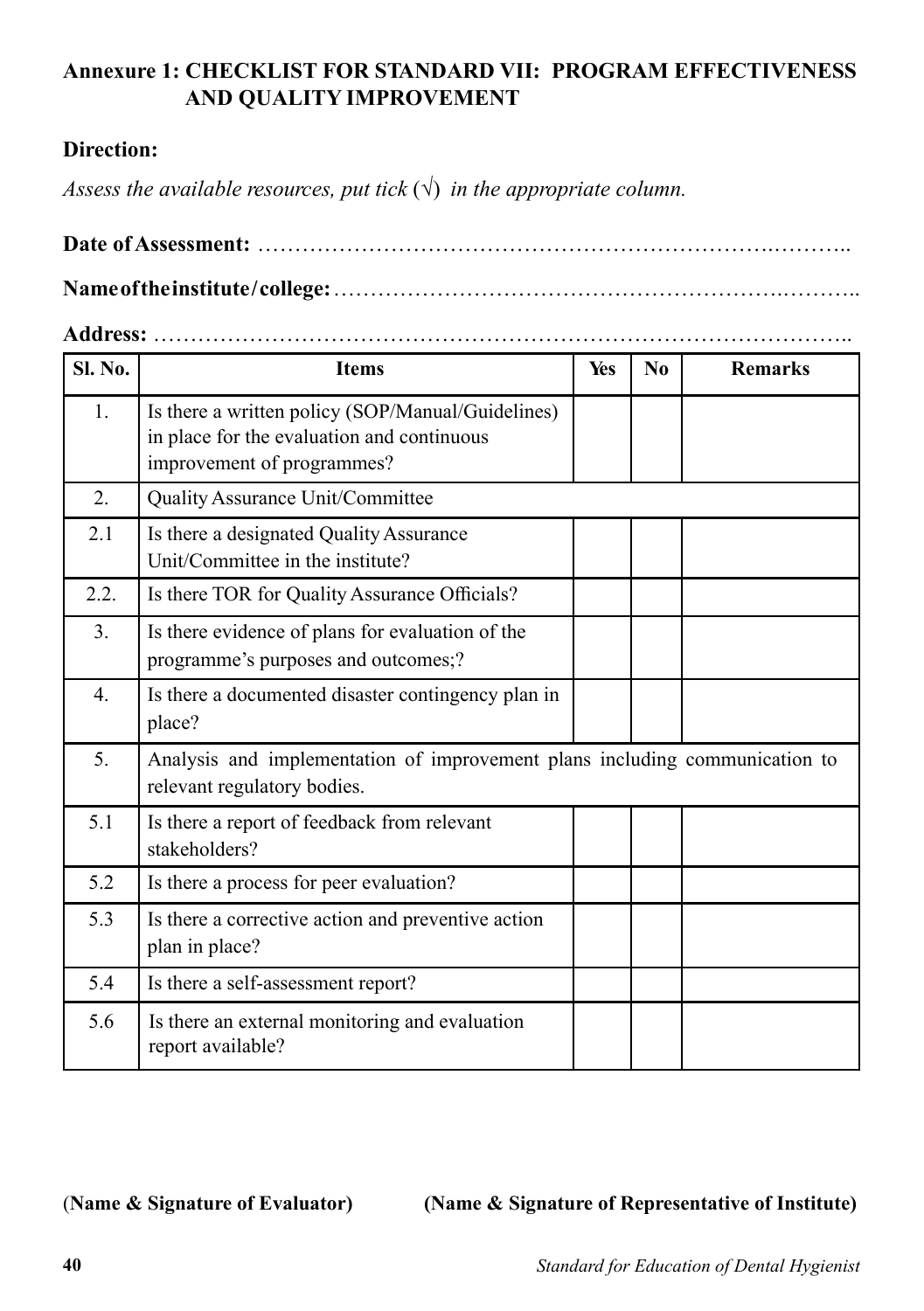#### **REFERENCES**

- 1. Accreditation standards for Dental Laboratory Technology Education programme,2019. Commission on Dental Accreditation . www.ada.org/coda
- 2. Accreditation Standards for Dental practitioner programme(2021) Australian Dental Council, Dental Council New Zealand
- 3. Bhutan Accreditation Council. *(2012). Accreditation: Principles, Processes and Standards for the Tertiary Education Institutions in Bhutan.*  Quality Assurance and Accreditation Division: Department of Adult and Higher Education, Ministry of Education, Thimphu.
- 4. Bhutan Medical and Health Council (2019). *Common minimum standards requirement for establishment of medical health institute* (Unpublished document)
- 5. Bhutan Medical and Health Council and Ministry of Labour and Human Resources (2012). *Guidelines for establishment of nursing and mid-wifery institute.* Royal Government of Bhutan, Thimphu.
- 6. Code of Practice for Programme accreditation(2nd edition,2018). Malaysia. www.mqa.gov.my
- 7. Ministry of Health (2019). *Health Service Standard.* Royal Government of Bhutan. http://www.moh.gov.bt/wp-content/uploads/ict-files/2020/10/Health-Service-Standard\_2019.pdf.
- 8. International Standard ISO 9001(2015). Quality Management Systems-Requirements, Fifth Edition.
- 9. Jayathilake, S., Jayasuriya-Illesinghe, V., Perera, R., Molligoda, H., & Samarasinghe, K. (2016). Journal of Asian Midwives: " *Competent, but not allowed to blossom": midwifery-trained registered nurses' perceptions of their service: a qualitative study in SriLanka*,3(2),39-54.https://www.diva-portal.org/ smash/get/diva2:1114091/FULLTEXT01.pdf
- 10. Keating, S. B. (2014). *Curriculum development and evaluation in nursing*: Springer Publishing Company.
- 11. Kim, M., McKenna, H. P., & Ketefian, S. (2006).International journal of nursing studies: *Global quality criteria, standards, and indicators for doctoral programmes in nursing; literature review and guideline development, 43(4), 477-489*. https://pdfslide.net/documents/globalquality-criteria-standards-and-indicators-for-doctor al-programmes-in.html.
- 12. Performance rating of faculty. University of Malaya, Malaysia